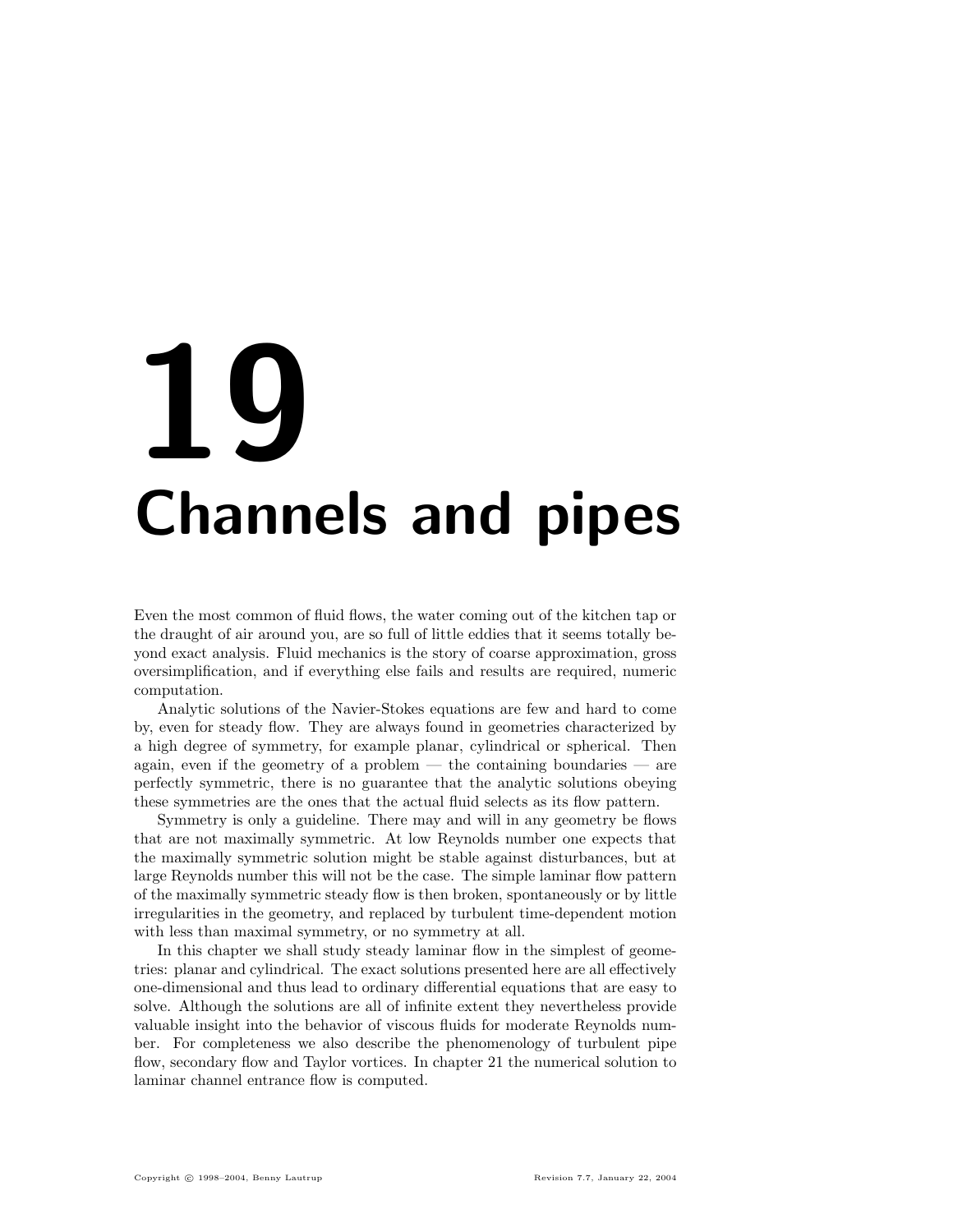# 19.1 Steady, incompressible flow

It has been remarked before that most of the fluids in our daily life, water, air, gasoline, and oil, are effectively incompressible as long as flow velocities are well below the speed of sound. In looking for exact solutions we shall assume that the density is everywhere constant  $\rho(x, t) = \rho_0$  such that the divergence condition,

$$
\overline{\nabla \cdot v} = 0 \quad , \tag{19-1}
$$

is always satisfied. Dividing the Navier-Stokes equation (18-28) with  $\rho_0$  and setting  $\partial v/\partial t = 0$  we obtain the basic equation for steady, incompressible flow

$$
\left[ (\boldsymbol{v} \cdot \boldsymbol{\nabla}) \boldsymbol{v} = -\frac{1}{\rho_0} \boldsymbol{\nabla} p + \nu \boldsymbol{\nabla}^2 \boldsymbol{v} + \boldsymbol{g} \right],
$$
 (19-2)

where  $\nu$  is the kinematic viscosity (18-4). In principle, these four partial differential equations for the four fields,  $v_x, v_y, v_z$  and p, determine the fields everywhere inside a control volume, when provided with suitable boundary conditions that fix the values of the fields or their derivatives on the surface of the volume. In practice, however, we often solve these equations by making assumptions about the form of the fields, based on the symmetries of the particular problem at hand.

Symmetry assumptions limit the possible boundary conditions that may be imposed on the fields. In the absence of gravity, the field equations are, for example, always solved by the extremely "symmetric" solution,  $v = 0$  and  $p = 0$ , but this assumption will indeed prevent us from selecting any non-zero values for the fields or their derivatives on the boundaries. Symmetry assumptions make the solution blind to the symmetry breakdown that may happen in the real world of fluids. So, it should never be forgotten, that although symmetric solutions can be beautiful, they may in fact also be wrong!

#### Effective pressure

The gravitational field  $g = -\nabla \Phi$  on the right hand side of (19-2) can in fact be absorbed in the pressure gradient. If we define the effective or piezometric pressure,

$$
p^* = p + \rho_0 \Phi , \qquad (19-3)
$$

gravity may formally be removed from (19-2), and we obtain the even simpler field equation for the velocity field,

$$
(\mathbf{v} \cdot \nabla)\mathbf{v} = -\frac{1}{\rho_0} \nabla p^* + \nu \nabla^2 \mathbf{v} . \qquad (19-4)
$$

The effective pressure is constant in the hydrostatic case as can be seen by setting  $v = 0$ , and represents in general the *extra* pressure necessary to sustain the flow. It should however be kept in mind that it is the true pressure  $p$  and not  $p^*$  which appears in Stokes' stress tensor (18-25).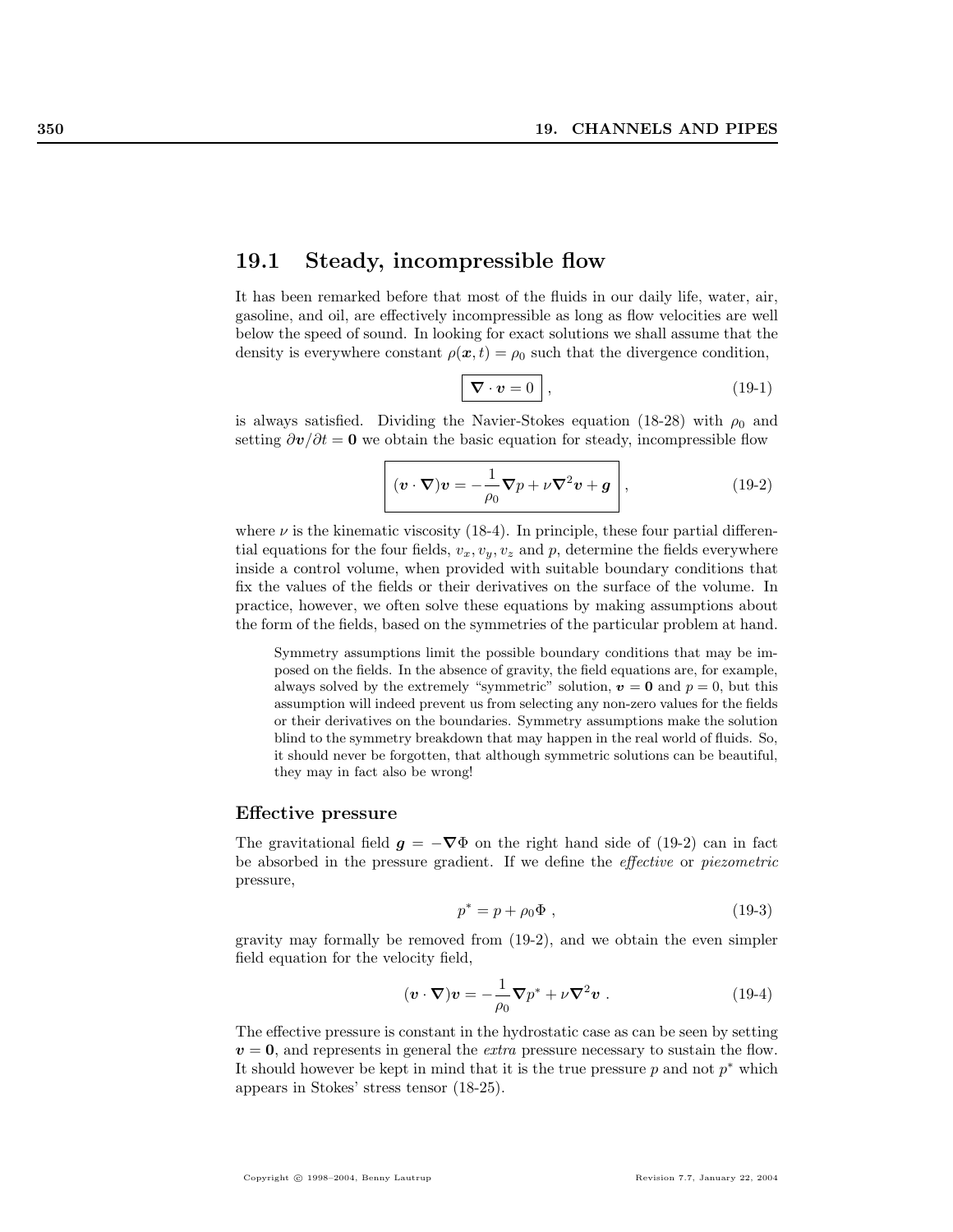# 19.2 Planar geometry

Planar flow may, for example, be realized by enclosing fluid between parallel plates. In section 18.1 we discussed the special case, where one of the plates was moving at constant velocity with respect to the other. In a coordinate system with the y-axis orthogonal to the plates, we assume as before that the velocity field is of the form

$$
\mathbf{v} = (v_x(y), 0, 0) = v_x(y) \, \mathbf{e}_x \; . \tag{19-5}
$$

An infinitely extended flow like this is of course unphysical, but the ideal planar solution should nevertheless offer an approximation to the real flow between plates of finite extent, provided the dimensions of the plates are sufficiently large compared to their distance.

#### General solution

With the assumed form of the flow, the incompressibility condition  $(19-1)$  is automatically fulfilled,  $\nabla \cdot \mathbf{v} = \nabla_x v_x(y) = 0$ . The inertial acceleration vanishes likewise,  $(\mathbf{v} \cdot \nabla) \mathbf{v} = v_x(y) \nabla_x (v_x(y), 0, 0) = \mathbf{0}$ . Intuitively, both of these conclusions follow from the flow lines all being parallel, neither diverging or converging, nor changing direction. The Navier-Stokes equation for incompressible fluid (19- 4) now expresses that the (effective) pressure gradient everywhere has to balance the viscous drag,

$$
\boldsymbol{\nabla} p^* = \eta \, \boldsymbol{e}_x \boldsymbol{\nabla}^2 v_x(y)
$$

From the y and z components of this equation we get  $\nabla_y p^* = \nabla_z p^* = 0$ , implying that the effective pressure cannot depend on y and z, or in other words  $p^* = p^*(x)$ . The x-component of the above equation then takes the form,

$$
\frac{dp^*(x)}{dx} = \eta \frac{d^2v_x(y)}{dy^2}
$$

The left hand side depends only on  $x$  and the right hand side only on  $y$ . This is only possible, if both sides take the same value independently of both  $x$  and y. Denoting the common value  $-G$  we find immediately the solution for the effective pressure

$$
p^* = p_0 - Gx \quad , \tag{19-6}
$$

.

where  $p_0$  is a constant. For  $G > 0$ , the effective pressure falls linearly with increasing  $x$  and this is intuitively consistent with the fluid being driven in the positive x-direction by pressure or gravitational forces.

The velocity field is finally found by solving the second order differential equation  $\eta d^2v_x/dy^2 = -G$ , and becomes

$$
\[ v_x(y) = -\frac{G}{2\eta} y^2 + Ay + B \], \tag{19-7}
$$

 $\hat{y}$ 

Planar flow between parallel plates.



A possible planar flow profile.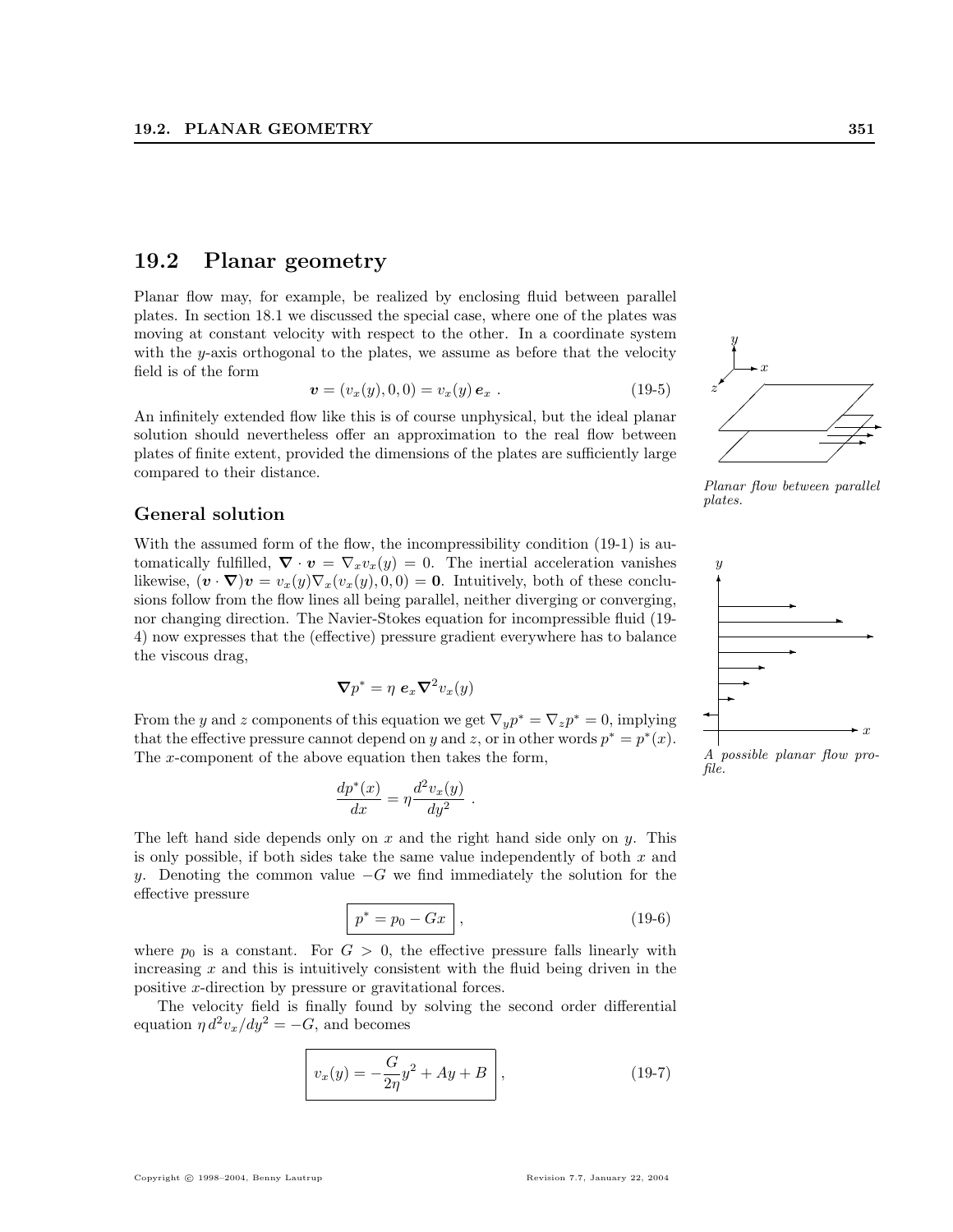where  $A$  and  $B$  are integration constants. This is the most general form of the planar velocity field consistent with the fundamental equations (19-1) and (19- 4), and thus with Newtonian mechanics. The only freedom left in the planar flow problem lies in the two integration constants, and they will be fixed by the boundary conditions to be applied in specific situations to be discussed in the following two sections.

# 19.3 Pressure driven flow between fixed plates

Suppose that a channel is defined by two infinitely extended static plates, one at  $y = 0$  and the other at  $y = d$ . Such a flow can be approximately realized by forcing fluid under pressure in between large parallel plates of size  $L_x \times L_z$  with  $L_{x,z} \gg d$ . If the pressure drop is  $\Delta p$  between the entry at  $x = 0$  and the exit at  $x = L_x$ , the pressure gradient becomes  $G = \Delta p / L_x$ .

Alternatively, one can make the parallel plates vertical with the  $x$ -axis pointing downwards and let gravity alone drive the flow. In that case the effective pressure gradient is given by the gravitational field,  $G = -\nabla_x p^* = -\rho_0 \nabla_x \Phi = \rho_0 g_0$ , but otherwise the problem (and the solution) is the same. If the plates are inclined an angle  $\alpha$  to the horizontal, the effective pressure gradient is instead  $G = \rho_0 q_0 \sin \alpha$ .

Applying the no-slip boundary conditions,  $v_x(0) = v_x(d) = 0$ , we obtain  $A = Gd/2\eta$  and  $B = 0$ , so that the velocity field becomes,

$$
v_x(y) = \frac{G}{2\eta}y(d-y)\tag{19-8}
$$

It has a characteristic parabolic shape with the largest velocity  $Gd^2/8\eta$  in the middle of the gap,  $y = d/2$ .

#### Discharge rate and average velocity

The total volume fluid passing between the plates per unit of time, also called the volumetric discharge rate, is obtained by integrating the velocity field over the area  $d \times L_z$  between the plates,

$$
Q = \int_0^d v_x(y) L_z dy = \frac{GL_z d^3}{12\eta} .
$$
 (19-9)

From the discharge rate we may calculate the average velocity of the flow in the gap

$$
U = \frac{1}{d} \int_0^d v_x(y) \, dy = \frac{Q}{L_z d} = \frac{G d^2}{12\eta} \,. \tag{19-10}
$$

It grows quadratically with the distance between the plates, but intuitively this is not so surprising, because with increasing distance the friction from the walls



Characteristic parabolic ve $locity$  profile plates, driven by a pressure which is higher to the left than to the right.

Copyright © 1998–2004, Benny Lautrup Revision 7.7, January 22, 2004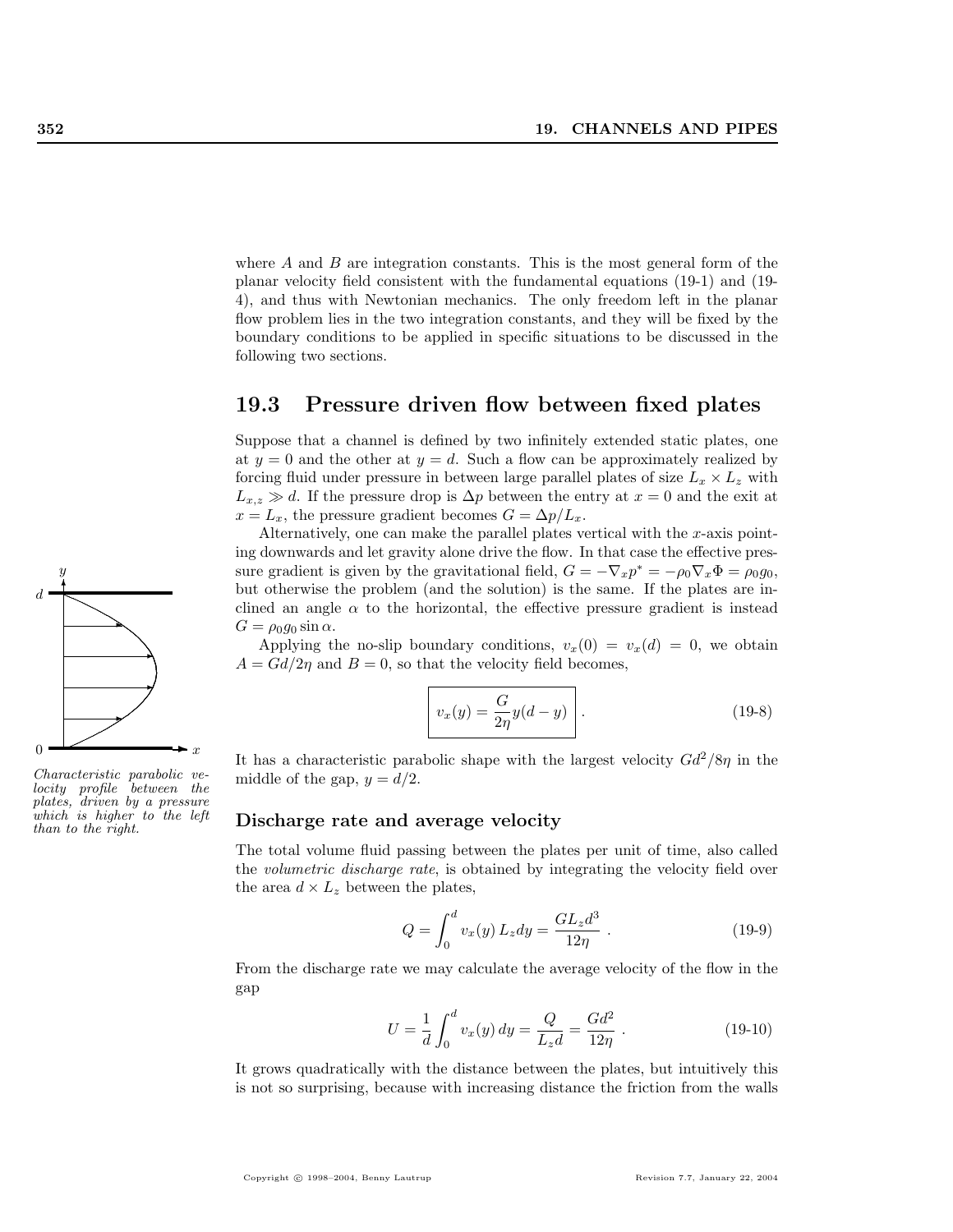becomes less and less important. In the extreme limit of infinite distance, it takes of course no pressure gradient to maintain a flow with a given velocity U everywhere.

#### Reynolds number

The Reynolds number (18-20) has been defined as the ratio between convective and viscous terms in the Navier-Stokes equation. But we have seen that in planar flow the inertial acceleration always vanishes, so the Reynolds number must strictly speaking be zero. How can that be?

The apparent paradox is resolved when we consider what happens when the driving pressure gradient grows larger. Laminar flow is then replaced by irregular, time-dependent, turbulent flow with non-vanishing convective contributions. The Reynolds number should be understood as a dimensionless characterization of the ratio of convective to viscous forces in terms of the speed and geometry of the general flow. For planar flow the Reynolds number may therefore always be taken to be

$$
\text{Re} = \frac{Ud}{\nu} \,,\tag{19-11}
$$

where  $U$  is the average flow velocity and  $d$  is the thickness of the fluid layer.

One may rightly wonder why one uses the plate distance rather than the size of the plates in calculating the Reynolds number. The answer is that the character of the flow is primarily determined by the interplay between the friction from the plates and the inertia of the fluid, whereas cross-stream and downstream the plates act uniformly on the fluid and no new phenomena come into play.

In the laminar case the average velocity  $U$  is directly proportional to the pressure gradient  $G$ , as shown by (19-10). When the flow turns turbulent at a Reynolds number of the order of 2000, the relation between average velocity and pressure gradient becomes non-linear, and the laminar formalism is no more correct. The phenomenology of turbulent pressure driven planar flow is quite similar to that of turbulent pressure driven pipe flow which is presented in section 19.7.

**Example 19.3.1:** Let oil  $(\eta = 2 \times 10^{-2} \text{ Pa s and } \rho_0 = 800 \text{ kg/m}^3)$  be forced between plates that are  $d = 1$  cm apart by a pressure gradient of  $10^3$  Pa/m. The average velocity becomes in this case  $U \approx 0.4$  m/s corresponding to a Reynolds number of Re  $\approx 167$ . The discharge rate per unit of length orthogonal to the flow  $Q/L_z \approx 4$  liter/s/m.

If the plates were instead placed vertically, the pressure gradient would be  $G =$  $\rho_0 g_0 \approx 8000 \text{ Pa/m}$ , leading to  $U \approx 3.3 \text{ m/s}$ , Re  $\approx 1333 \text{ and } Q/L_z \approx 33 \text{ liter/s/m}$ .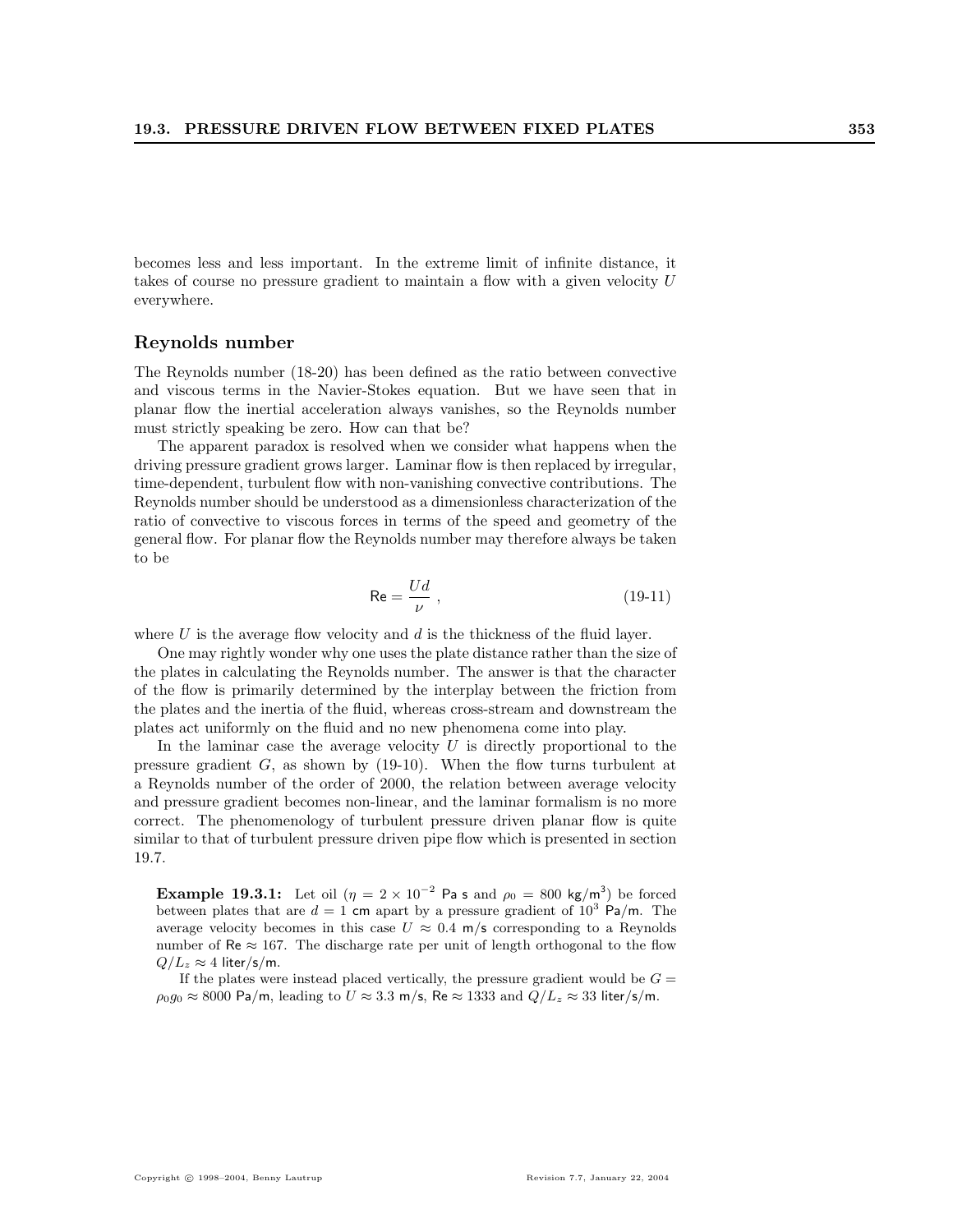

Vertical gravity driven flow with an open surface. The velocity profile is half of the velocity profile between vertical parallel fixed plates.

# 19.4 Gravity driven flow with an open surface

Before refrigeration became commonplace, food shops would sometimes have a thin water "curtain" flowing down the inside of store-front windows as a cooling device, in cheese shops also used to reduce smell. The water was fed in on top of the window and driven down the window by gravity alone. The water sheet was reasonably stable as long as it remained thin, although the shimmering look that one got through the window pane indicated that it might not be far from instability.

Let us assume that the water sheet has constant thickness a. On the window surface,  $y = 0$ , the no-slip condition again demands  $v_x(0) = 0$ , leading to  $B = 0$ . If we disregard the interaction with the air (see problem 19.4), there will be no forces acting on the open water surface at  $y = a$ . This implies that the shear stress must vanish, *i.e.*  $dv_x/dy = 0$  for  $y = a$ , leading to  $A = \rho_0 g_0 a/\eta$ . With  $G = \rho_0 g_0$ , the solution therefore becomes

$$
v_x(y) = \frac{g_0}{2\nu} y(2a - y) \,, \tag{19-12}
$$

where  $\nu$  is the kinematic viscosity (18-4). In this case, the dynamic viscosity has completely disappeared, leaving only the kinematic viscosity, as it should when the flow is characterized by kinematic parameters only, here  $q_0$ .

The profile is parabolic as before, but now has its maximum at the open surface. In retrospect we could have derived it from the flow between fixed plates by setting  $d = 2a$ , because the shear stress in that case vanishes in the middle  $y = a$  between the plates. The open surface velocity profile is simply half of the velocity profile between fixed plates. The average velocity may either be obtained by integrating the velocity field or by putting  $d = 2a$  in (19-10)

$$
U = \frac{1}{a} \int_0^a v_x(y) \, dy = \frac{g_0 a^2}{3\nu} \,. \tag{19-13}
$$

The total discharge rate for a window of horizontal length L becomes

$$
Q = ULa = \frac{g_0La^3}{3\nu}, \qquad (19-14)
$$

which is (of course) half of the discharge rate between parallel plates at distance  $d = 2a$ . In practice, one would probably solve this equation for a,

$$
a = \left(\frac{3\nu}{g_0} \frac{Q}{L}\right)^{\frac{1}{3}},\tag{19-15}
$$

and thus determine the thickness of the layer from the amount of fluid,  $Q/L$ , fed into the window per unit of horizontal length.

**Example 19.4.1:** Feeding water in at a rate of  $Q/L = 100 \text{ cm}^3/\text{s/m}$  of a storefront window leads to a sheet thickness  $a = 0.3$  mm and a velocity of  $U \approx 34$  cm/s, corresponding to  $\text{Re} \approx 230$ , well below the onset of turbulence.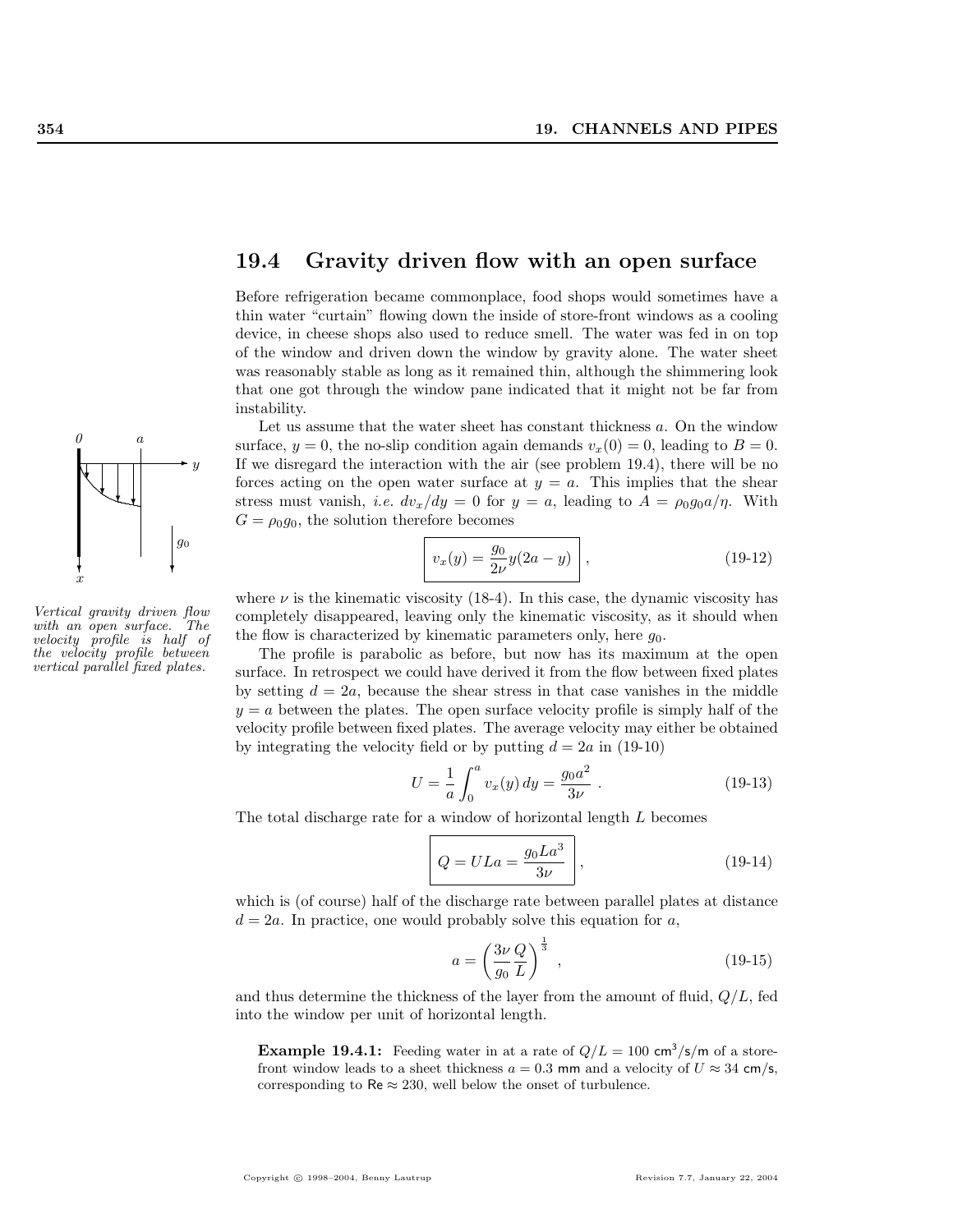# 19.5 Tubular geometry

An infinitely long circular cylindrical tube is invariant both under translations along its axis and rotations around it. We shall in this section only be interested in longitudinal flow along the axis of the tube. In a coordinate system with the z-axis running along the cylinder axis, we accordingly assume the following form for the velocity field,

$$
\mathbf{v} = (0, 0, v_z(r)) = v_z(r)\mathbf{e}_z , \qquad (19-16)
$$

where  $r =$ p  $x^2 + y^2$  is the radial distance from the cylinder axis (see appendix C). This field is evidently invariant under translations along the cylinder axis as well as rotations around it, and is therefore maximally symmetric with respect to the cylindrical geometry. In section 19.9, we consider another maximally symmetric flow which circles around the cylinder axis.

#### General solution

As in the planar case, the flow lines are all parallel, implying that the assumed field (19-16) must be free of divergence,  $\nabla \cdot \mathbf{v} = \nabla_z(v_z(r)\mathbf{e}_z) = 0$ . Similarly, the inertial acceleration also vanishes for the same reason; formally because  $v \cdot \nabla v =$  $v_z(r) \nabla_z (v_z(r) e_z) = 0$ . The Navier-Stokes equation (19-2) simplifies to,

$$
\nabla p^* = \eta \ e_z \nabla^2 v_z(r) \ , \qquad (19-17)
$$

where  $p^*$  is the effective pressure (19-3). From the x and y-components of this equation we get  $\nabla_x p^* = \nabla_y p^* = 0$ , and consequently the pressure can only depend on z, *i.e.*  $p = p(z)$ . The Laplacian on the right hand side is given by (C-9) but may also be found by straightforward calculation (see also problem 19.8),

$$
\nabla^2 v_z(r) = \left(\frac{\partial^2}{\partial x^2} + \frac{\partial^2}{\partial y^2}\right) v_z(r)
$$
  
=  $\frac{\partial}{\partial x} \left(\frac{x}{r} \frac{dv_z(r)}{dr}\right) + \frac{\partial}{\partial y} \left(\frac{y}{r} \frac{dv_z(r)}{dr}\right)$   
=  $\frac{2}{r} \frac{dv_z(r)}{dr} + (x^2 + y^2) \frac{d}{dr} \left(\frac{1}{r} \frac{dv_z(r)}{dr}\right)$   
=  $\frac{1}{r} \frac{dv_z(r)}{dr} + \frac{d^2 v_z(r)}{dr^2}$ .

Rewriting the last expression, the z-component of (19-17) becomes,

$$
\frac{dp^*(z)}{dz} = \eta \frac{1}{r} \frac{d}{dr} \left( r \frac{dv_z(r)}{dr} \right) . \tag{19-18}
$$

The left hand side of this equation depends only on z whereas the right hand side depends only on  $r$ , so neither side can depend on  $r$  and  $z$ . Denoting the common



z

Cylindrical coordinates and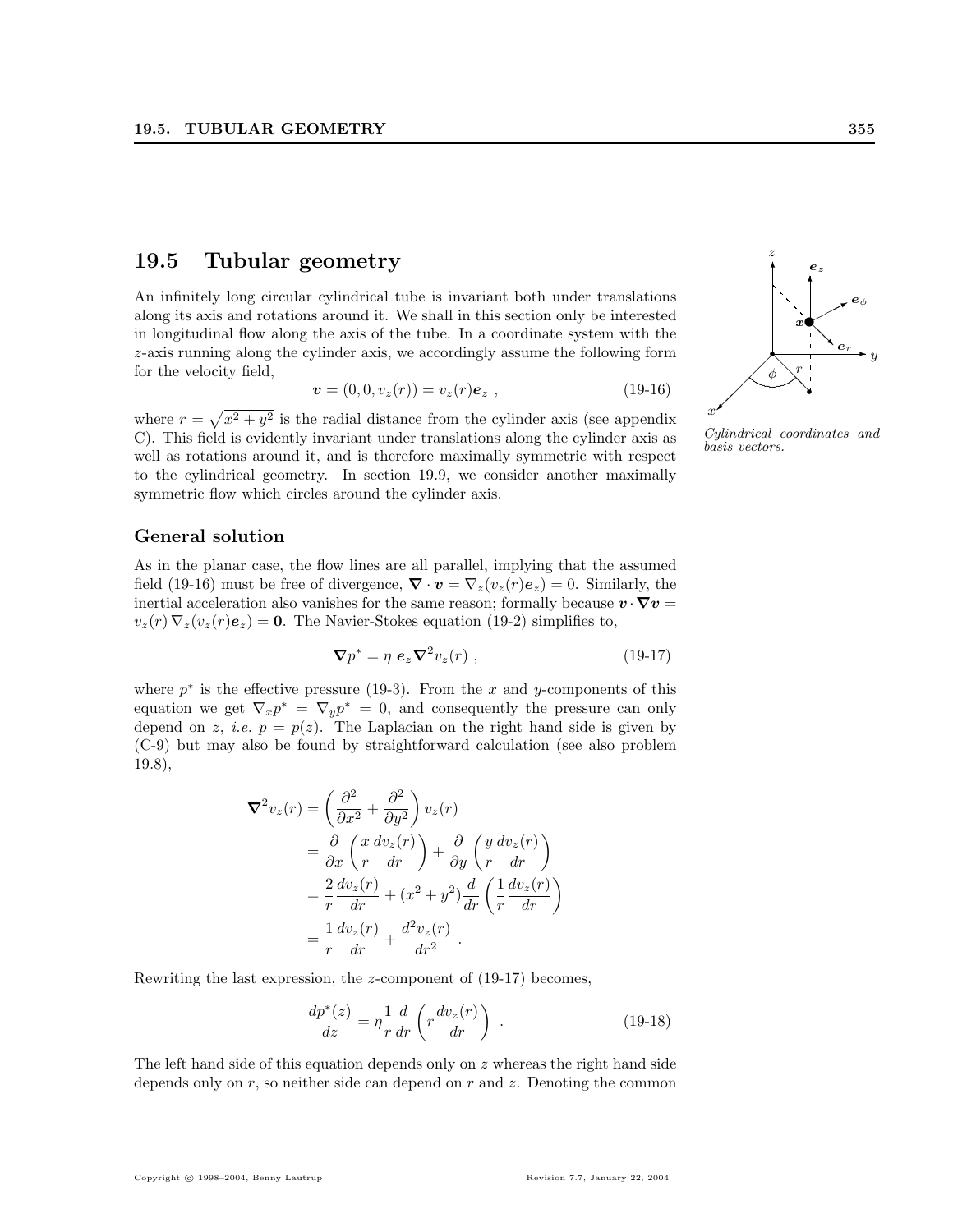constant value by  $-G$ , we obtain as for planar flow

$$
\boxed{p^*(z) = p_0 - Gz},\tag{19-19}
$$

where  $p_0$  is an integration constant. The most general solution to the velocity field is obtained by setting the righthand part of (19-18) equal to  $-G$  is,

$$
v_z(r) = -\frac{G}{4\eta}r^2 + A\log r + B,
$$
\n(19-20)

with two integration constants, A and B.

# 19.6 Laminar pipe flow

Cylindrical pipes carrying effectively incompressible fluids are ubiquitous, in industry, in the home, and in our own bodies. Household water and almost all other fluids are transported under pressure in long pipes with circular cross sections. Jean-Louis-Marie Poiseuille The question of how much fluid a given pressure can drive through a circular tube is one of the most basic problems in fluid mechanics and was first addressed quantitatively by Poiseuille around 1841 (and unbeknownst to the physics community at that time, independently by Hagen in  $1839$ <sup>1</sup>. Today *Poiseuille flow* is often used to denote any pressure driven laminar flow, for example also the planar flow between fixed plates discussed on page 352.

#### Poiseuille velocity field

Let a stretch of pipe have (inner) radius  $a$  and length  $L$ , and let the flow be driven by a pressure drop  $\Delta p = p(0) - p(L)$  between the ends of the pipe (and no gravity). We assume that this section of pipe is cut out of a much longer pipe, so that there will be no special circumstances to account for at the ends. When the fluid runs in the positive *z*-direction the pressure must be higher at the entry, say at  $z = 0$ , than at the exit,  $z = L$ , so that the negative of the pressure gradient along the z-axis,  $G = \Delta p/L$ , is positive.

The fluid velocity cannot be infinite at  $r = 0$ , and consequently we must have  $A = 0$  in the general solution (19-20). The no-slip boundary condition requires that  $v_z(a) = 0$ , and this fixes the last integration constant to  $B = Ga^2/4\eta$ , so that the longitudinal velocity profile becomes

$$
v_z(r) = \frac{G}{4\eta} (a^2 - r^2)
$$
 (19-21)

(1799–1869). French physician who studied blood circulation and performed experiments on flow in tubes. Presumably the first to have measured blood pressure by means of a mercury manometer.

Gotthilf Heinrich Ludwig Hagen (1797–1884). German hydraulic engineer, specialized in waterworks, harbors and dikes.



Section of a circular pipe of inner radius a and length L. There is a pressure drop  $\Delta p$ between  $z = 0$  and  $z = L$ which drives the flow of fluid through the pipe.

 $1$ There is some confusion in the literature on the precise years. The original references are: G. H. L. Hagen, Über die Bevwegung des Wassers in engen cylindrischen Rohren, Poggendorfs Annalen der Physik und Chemie 16 (1839) and J. L. Poiseuile, Recherches experimentales sur le mouvement des liquides dans les tubes de tres petits diametres, Compte-rendus hebdomadaire des Seances de l'Academie des Sciences (1841).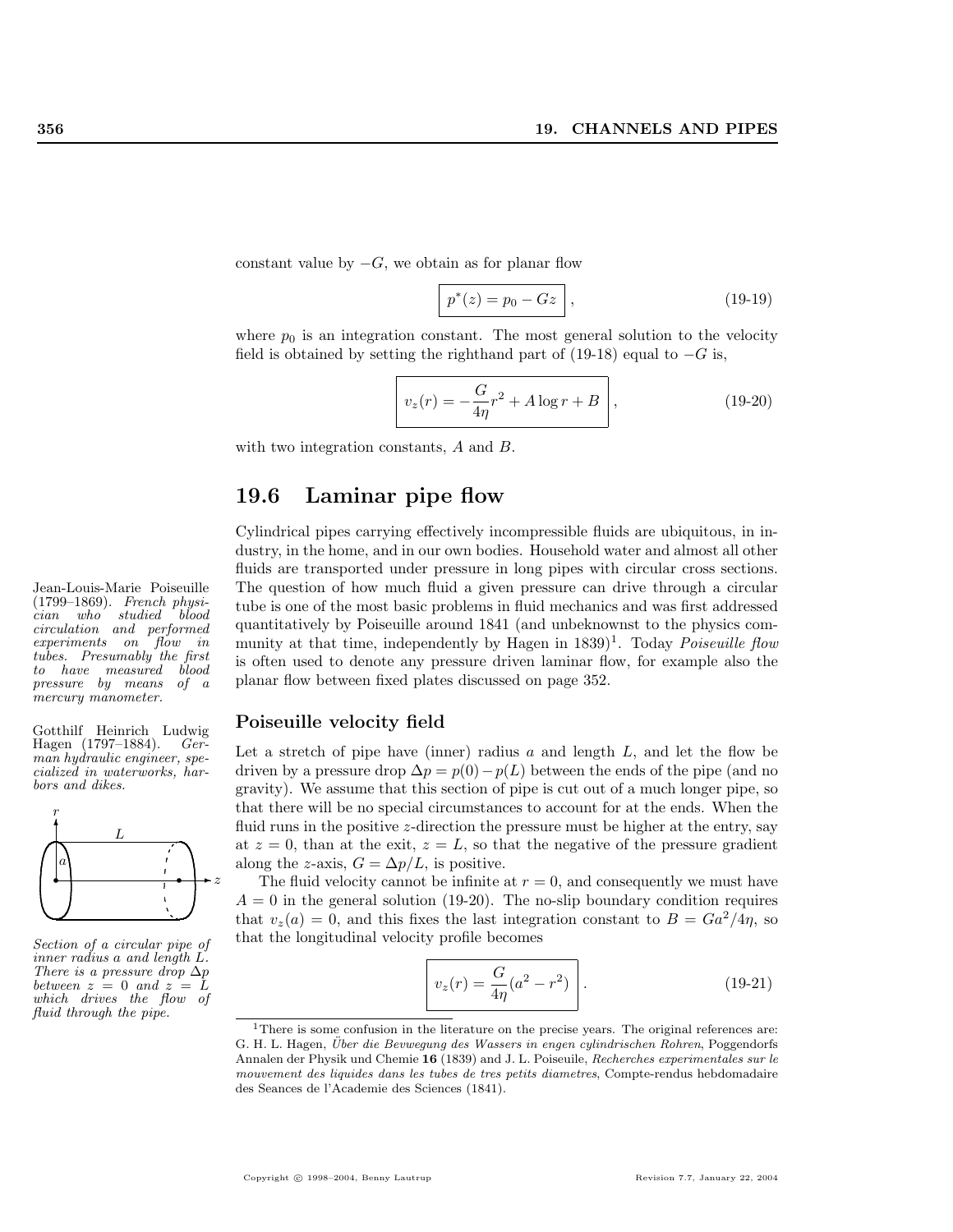It is parabolic as for planar flow and reaches, as one would expect, its maximal value  $U_{\text{max}} = Ga^2/4\eta$  at the center of the pipe. Incidentally, this formula was not derived theoretically by Poiseuille in the way we have done here but rather by Hagenbach and Neumann around 1859. What an entangled web we physicists weave.

The volumetric discharge rate, i.e. the volume of fluid carried through the pipe per unit of time, may immediately be calculated by integrating the velocity field over the cross section of the pipe,

$$
Q \equiv \int_0^a v_z(r) \, 2\pi r \, dr = \frac{\pi G a^4}{8\eta} \bigg| \,. \tag{19-22}
$$

This is the famous Hagen-Poiseuille law. As could have been expected, the throughput grows linearly with the pressure gradient, and inversely with viscosity. The dramatic fourth power growth with radius could of course have been deduced from dimensional arguments since it is the only missing factor. The growth expresses that the friction from the walls becomes less and less important in holding back the fluid as the radius grows.

#### Reynolds number

The velocity of the flow averaged over the cross section of the pipe may be calculated from the rate of discharge,

$$
U = \frac{Q}{\pi a^2} = \frac{Ga^2}{8\eta} \ . \tag{19-23}
$$

It is exactly half the maximal velocity found at the center of the pipe. As for planar flow, there is a formal problem in defining the Reynolds number, because the convective term vanishes, but as we discussed there the Reynolds number is nevertheless defined to be,

$$
\text{Re} = \frac{2aU}{\nu} = \frac{\rho_0 G a^3}{4\eta^2} \ . \tag{19-24}
$$

The choice of the pipe diameter  $d = 2a$  as length scale and not the radius is purely a matter of convention. Reynolds himself actually used the radius [36, p. 85].

Pipe flow remains laminar until turbulence sets in at a Reynolds number somewhere between 2000 and 4000, typically 2300 for smooth pipes. At that point the otherwise linear relationship between volume discharge and pressure gradient becomes non-linear. The phenomenology of turbulent pipe flow will be discussed in section 19.7.



The Hagen-Poiseuille law  $\begin{array}{cc}\n\text{Velociety profile for laminar} \\
\text{flow through a circular pipe.}\n\end{array}$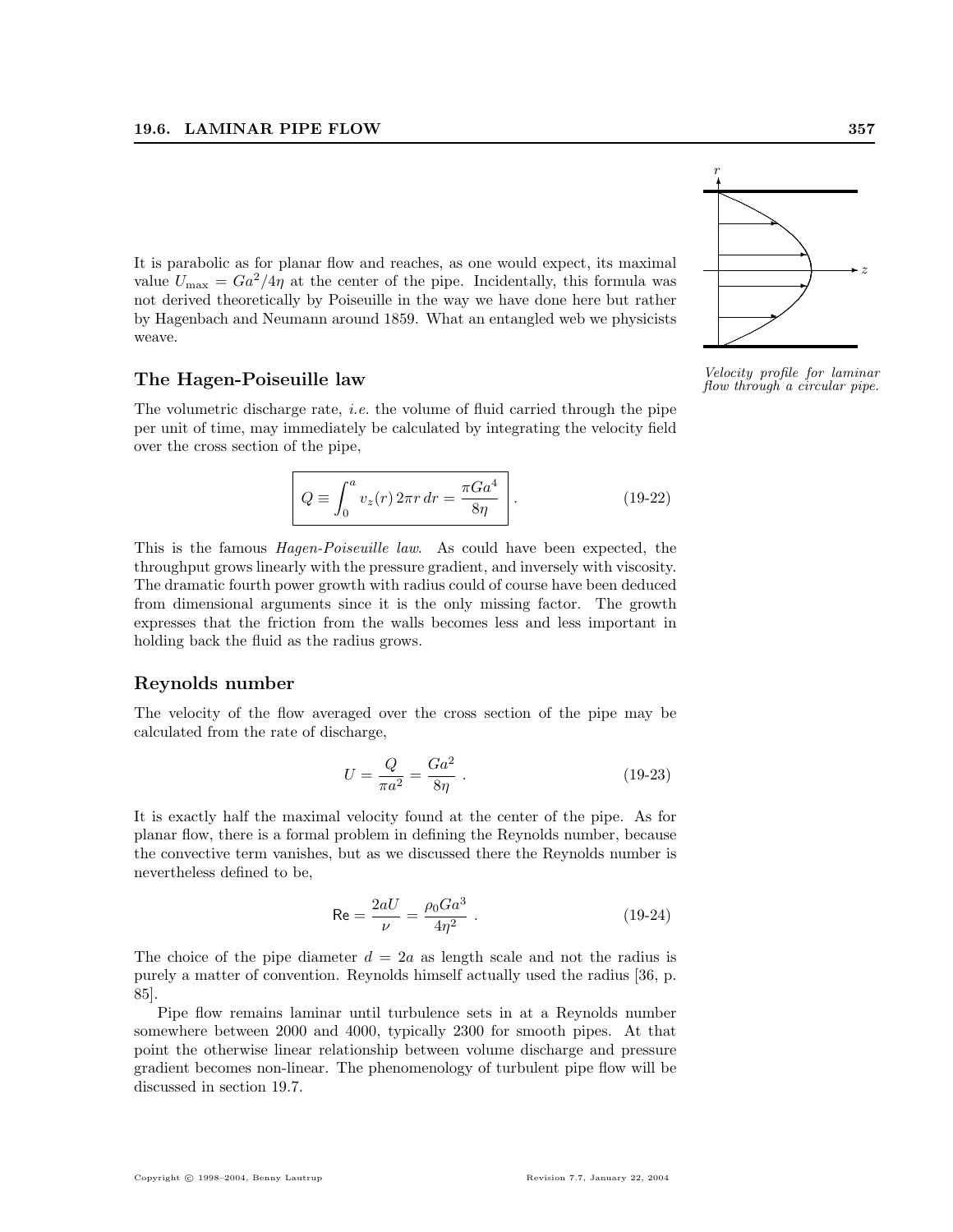

Commercial Ostwald viscometer (produced by Poulten Selfe & Lee, Great Britain). One measures the time it takes the liquid surface to pass between the marks on the container on the right (on its way to the container on the left through the capillary pipe section ) and compares it with the corresponding time for a calibration liquid of known viscosity.

Wilhelm Ostwald (1853– 1932). German scientist, considered the father of modern physical chemistry. Invented the Ostwald process for synthesizing nitrates still used in manufacture of explosives. Received the Nobel prize in chemistry in 1909.

**Example 19.6.1 (Aortic flow):** Human blood is not a particularly Newtonian fluid, but approximatively its viscosity may be taken to be  $\eta = 4 \times 10^{-3}$  Pa s and its density near that of water. The blood flow rate in the aorta (averaged over a heartbeat) is about  $Q \approx 7.3$  cm<sup>3</sup>/s. Since the diameter of the aorta is  $2a \approx 35$  mm the average velocity becomes  $U \approx 70$  cm/s and the Reynolds number Re  $\approx 600$ , well below the turbulent region. The pressure gradient becomes  $G \approx 7 \text{ Pa/m}$ , showing that the pressure drop is negligible in the large arteries compared to blood pressure,  $p \approx 15,000$  Pa.

Example 19.6.2 (Water pipe): Household water supply has to reach the highest floor in apartment buildings with pressure "to spare". Pressures must therefore be of the order of bars when water is not tapped. The typical discharge rate from a kitchen faucet is around  $Q \approx 100 \text{ cm}^3/\text{s}$ , leading to an average velocity in a halfinch pipe of about  $U \approx 0.8$  m/s. The Reynolds number is about Re  $\approx 11,000$ which is well inside the turbulent regime. The pressure gradient calculated from the Hagen-Poiseuille law,  $G \approx 140 \text{ Pa/m}$ , is for this reason untrustworthy.

#### Ostwald viscometer

The Hagen-Poiseuille law (19-22) may be used experimentally to determine the viscosity of a fluid from a measurement of the pressure drop  $\Delta p = GL$  and the total volume  $V = QT$  of fluid discharged from the pipe in the time interval T. The simplest way to create a precisely defined effective pressure drop is to place the pipe vertically in the gravitational field, such that the effective pressure gradient becomes  $G = \rho_0 g_0$ . Inserting this into (19-22) we find the kinematic viscosity

$$
\nu = \frac{\eta}{\rho_0} = \frac{\pi a^4 G}{8\rho_0 Q} = \frac{\pi a^4 g_0 T}{8V}.
$$
 (19-25)

The Ostwald viscometer is entirely made from glass with no moving parts, and one obtains the kinematic viscosity of a liquid by measuring the passage time for a known volume of liquid through a narrow section of pipe. We shall later calculate the terminal velocity for the laminar draining of viscous liquid through a pipe (section 19.8).

The viscosity determined in this way is only meaningful for laminar flow which requires the Reynolds number to be smaller than about 2000. From (19-24) we obtain the Reynolds number for the viscometer,

$$
\text{Re} = \frac{g_0 a^3}{4\nu^2} \,. \tag{19-26}
$$

and this shows that for water-like liquids with  $\nu \approx 10^{-6}$  m<sup>2</sup>/s the tube radius must be smaller than 1 mm in order to avoid turbulence, *i.e.* it must be a capillary tube.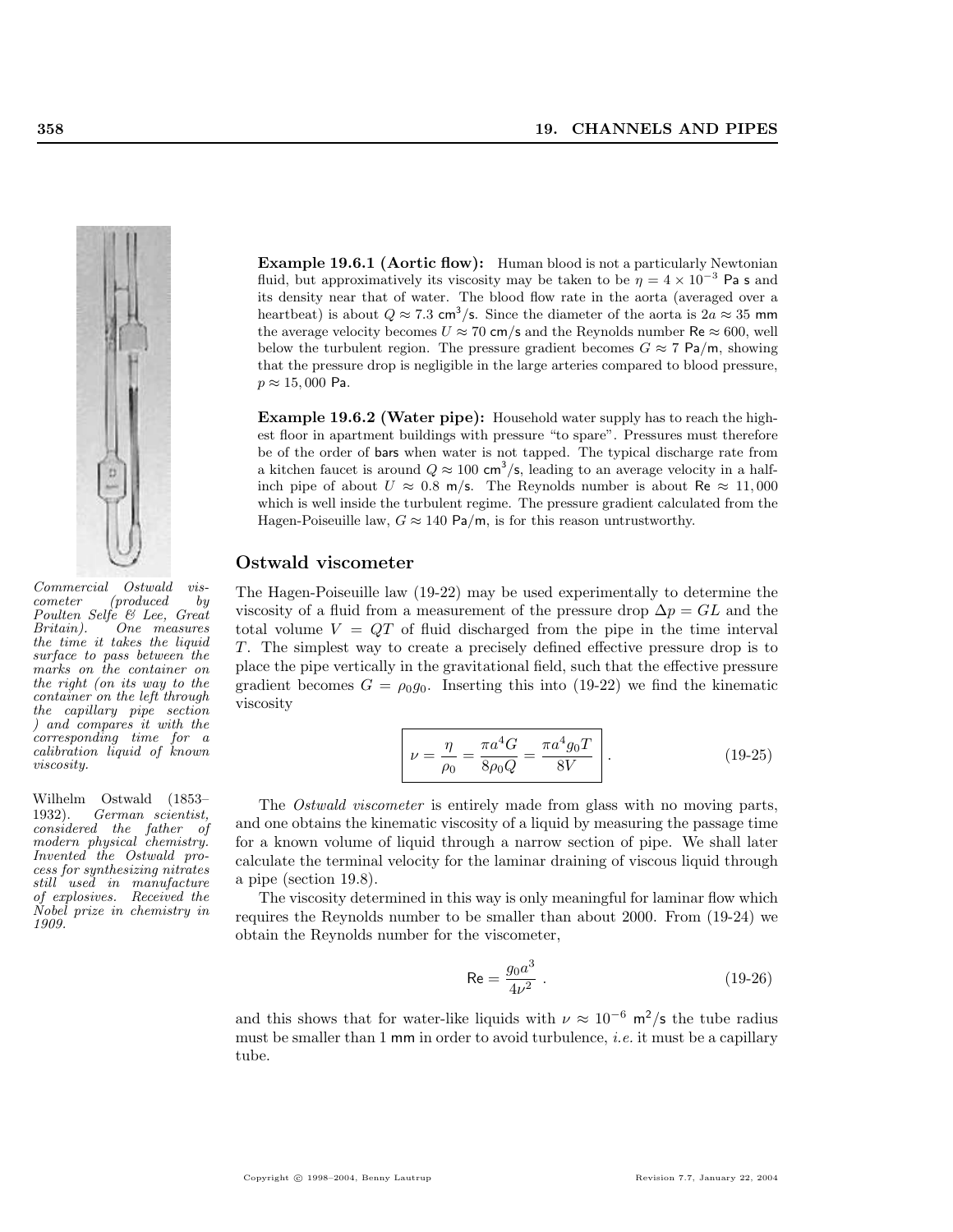#### Pipe resistance

The pressure drop,  $\Delta p = GL$ , necessary to drive a given volume flux Q through a section of a pipe is completely analogous to the voltage drop necessary to drive an electric current through a conducting wire. In analogy with Ohm's law, the quantity

$$
R = \frac{\Delta p}{Q} = \frac{8\eta L}{\pi a^4} \,,\tag{19-27}
$$

may be called *pipe resistance*. It depends only on the viscosity of the fluid and the dimensions of the pipe and is measured in the strange unit kgm<sup>-4</sup>s<sup>-1</sup>. Like electric resistance, pipe resistance is additive for pipes connected in series and reciprocally additive for pipes connected in parallel (see problem 19.11).

#### Friction

The flow through the pipe is steady so that the amount of momentum is constant in the fixed control volume consisting of all the fluid in the pipe section of length L. Since the fluid enters and leaves the pipe at the same velocity, the rate of loss of momentum from the control volume is zero, which in turn implies that the total force on the volume must vanish. The component of the total force in the direction of the flow consists of the force  $\pi a^2 \Delta p$  due to the difference in pressure between the ends of the control volume, plus the friction force (or drag)  $-\mathcal{D}$  exerted on the fluid by the walls of the pipe. The drag is made explicitly negative because viscosity acts as a brake on the flow. Equating the total force to zero,  $\pi a^2 \Delta p - \mathcal{D} = 0$ , we get

$$
\mathcal{D} = \pi a^2 \Delta p = \pi a^2 LG = 8\pi \eta UL \tag{19-28}
$$
 *length L.*

Here the Poiseuille expression (19-23) has been used at the end to express the drag in terms of the average velocity. This result may also be obtained by calculating the friction caused by the shear stress on the fluid from the wall of the pipe,

$$
\sigma_{zr} = \eta \nabla_r v_z(r)|_{r=a} = -\frac{1}{2}Ga \ . \tag{19-29}
$$

Multiplying with the inner area of the pipe  $2\pi aL$  we obtain again the expression for the drag on the pipe,  $\mathcal{D} = -\sigma_{zr}2\pi aL = \pi a^2 LG$ .

The linear growth of drag with velocity in (19-28) is characteristic of laminar flow at low Reynolds numbers. At higher Reynolds number the non-linear effects of the advective acceleration set in, but for planar and pipe flow geometries they are, as we have seen, absent at all Reynolds numbers until turbulence sets in.

Is the drag small or large? There seems no way of comparing it with anything else since the only other force acting on the fluid volume is due to the external pressure difference, and that is as we have just argued equal to the drag. We may however compare the drag with the force that the jet of fluid in the pipe



The static control volume of length L.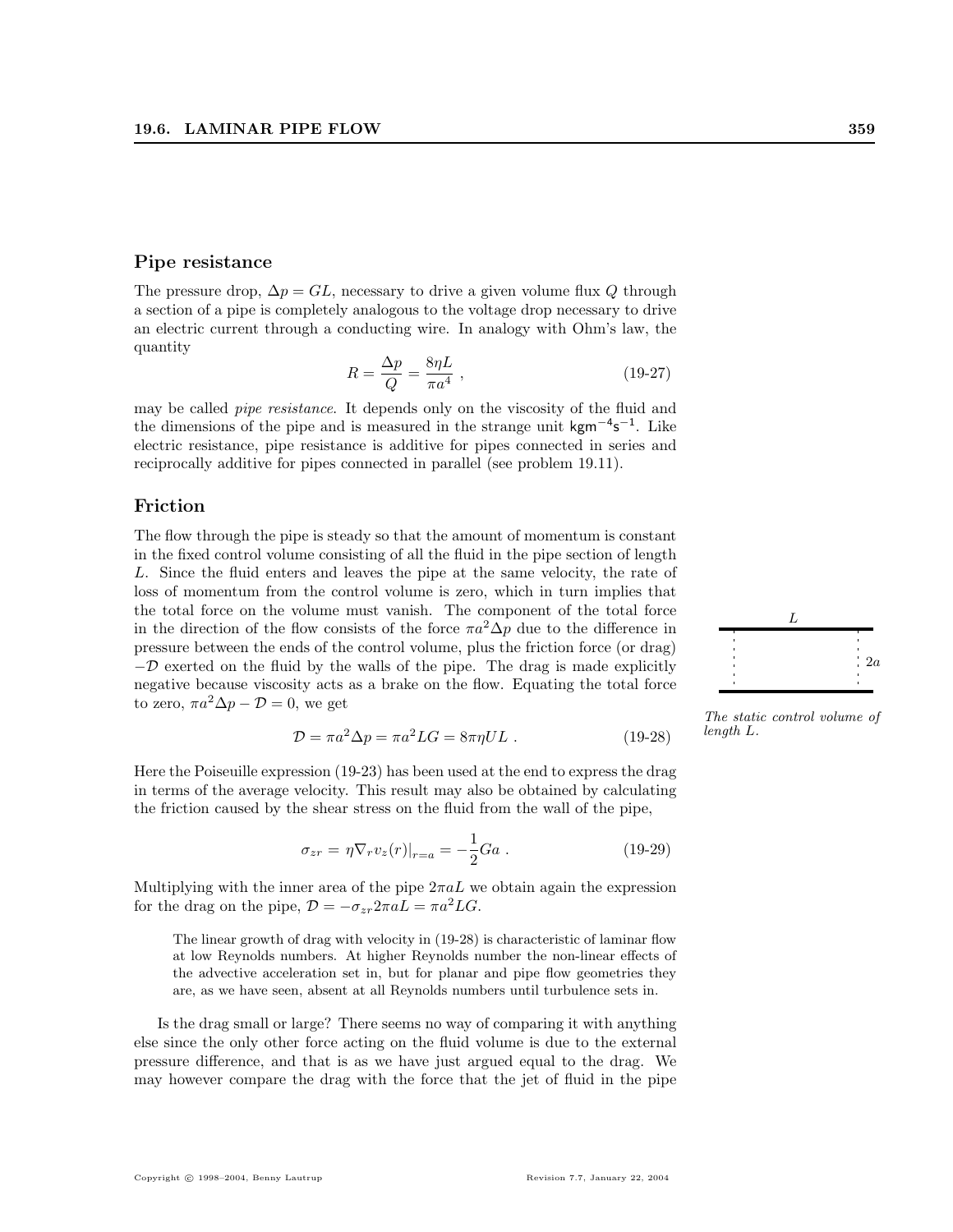would exert if it hit a wall. This force equals the total rate of momentum discharge through the pipe and is the product  $\rho_0 U Q = \rho_0 U^2 \pi a^2$  of the momentum density  $\rho_0 U$  and the volume discharge rate  $Q = \pi a^2 U$ . Using (19-28) we find a dimensionless measure of the drag (the drag coefficient)

$$
\frac{\mathcal{D}}{\rho_0 U Q} = \frac{8\eta L}{\rho_0 U a^2} = \frac{1}{2} \cdot \frac{L}{2a} \cdot \frac{64}{\text{Re}} \,. \tag{19-30}
$$

The factor  $L/2a$  is the length of the pipe in units of the diameter and it expresses that the drag always grows linearly with the length of the pipe (due to longitudinal symmetry). The factor 64/Re expresses in dimensionless form that the jet force grows quadratically with velocity whereas the drag itself only grows linearly.

#### Dissipation

Since there is no loss of kinetic energy from the control volume, the total power of all the forces acting on the fluid, internal and external, must vanish. The no-slip condition requires the velocity field to vanish at the wall, implying that the shear stress from the pipe wall performs no work on the fluid. The only external forces that perform work are the pressure forces at the ends of the pipe. But because the pressure is constant over the pipe cross section, one may calculate its rate of work on a stretch L of the pipe from the force  $\pi a^2 \Delta p$  times the average velocity  $U,$ 

$$
P = \pi a^2 \Delta p U = 8\pi \eta U^2 L . \qquad (19-31)
$$

This must exactly equal the power loss due to the internal friction forces in the fluid, *i.e.* the power dissipated into heat (see problem 19.26).

Example 19.6.3: A hypodermic syringe has a cylindrical chamber with a diameter of about  $2b = 1$  cm and a hollow needle with an internal diameter of about  $2a = 0.5$  mm. During an injection, about 5 cm<sup>3</sup> of the liquid (here assumed to be water) is gently pressed through the needle in a time of  $\Delta t = 10$  s, so that the volume rate is about  $Q = 0.5$  cm<sup>3</sup>/s.

The average fluid velocity in the needle becomes  $U \approx 2.5$  m/s, corresponding to a Reynolds number  $\text{Re} \approx 1500$ , which is in the laminar region somewhat below the onset of turbulence. One is thus justified in using the Poiseuille solution for the flow through the needle. The pressure gradient necessary to drive this flow is found from (19-23) and becomes rather large,  $G \approx 3$  bar/m. For a needle of length L  $\approx$  5 cm the pressure drop is  $\Delta p \approx 0.15$  bar = 15,000 Pa. The pressure drop in the fluid chamber can be completely ignored, because the chamber's diameter is 20 times that of the needle.

To overcome the pressure drop in the needle, one must act with a force of about  $\mathcal{F} = \pi b^2 \Delta p \approx 1.15$  N on the piston, corresponding to the weight of 115 g. This force must be added to the force arising from friction between the piston and the wall of the fluid chamber. The piston velocity is  $V = Q/\pi b^2 \approx 0.5$  cm/s such that the rate of work on the piston is  $P = \mathcal{F}V = Q\Delta p \approx 7.3$  mW. Taking the specific heat of the liquid to be  $c_p \approx 4.2 \text{ J/K/g}$ , the temperature of the liquid passing through the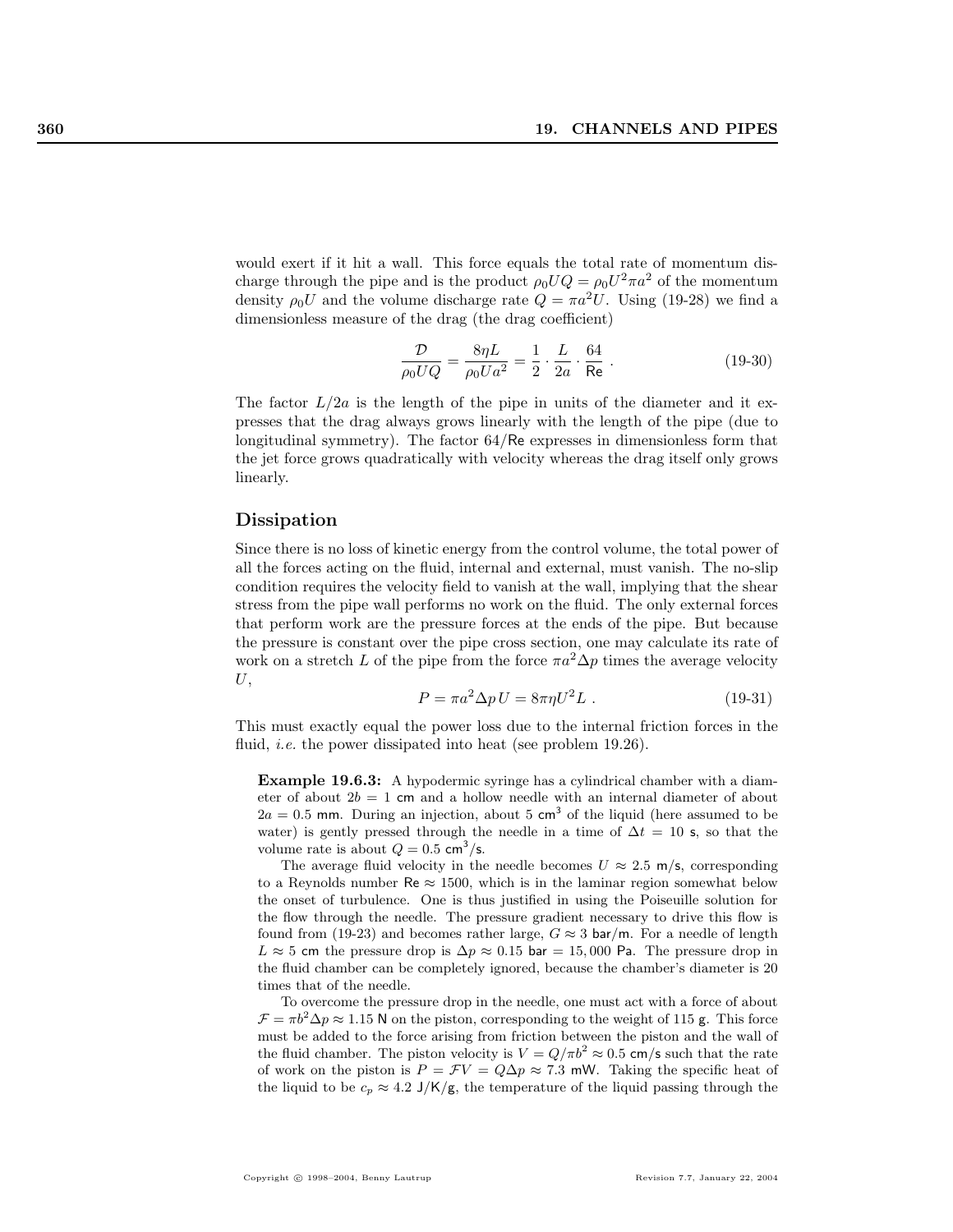needle is on average raised by  $\Delta T = P/c_p \rho Q \approx 3.5$  mK. So that is definitely not the cause of the burning feeling!

# ∗ 19.7 Phenomenology of turbulent pipe flow

It was Osborne Reynolds himself who in 1883 first investigated the nature of turbulent pipe flow. Laminar flow is as mentioned only possible up to a certain critical value of the Reynolds number, beyond which turbulence sets in. Before turbulence is fully developed there is, however, first a transition region characterized by various types of instabilities and intermittent behavior. After turbulence has become fully established there may even be more than one stage, where different physical processes dominate the turbulent character of the flow. Although turbulent pipe flow is still an unsolved problem (in the sense that laminar flow is solved), there exist efficient semi-empirical expressions for the general behavior as a function of Reynolds number.

#### Reynolds number

In fully developed turbulence the true velocity field varies rapidly in time as well as from place to place in the tube. If dye is injected into the fluid, it rapidly spreads over the whole volume, quite different from laminar flow where it makes orderly streaks. The volumetric discharge rate Q is nevertheless expected to be relatively steady in turbulent flow, albeit with some fluctuations. The bulk velocity calculated from the discharge rate,

$$
U = \frac{Q}{\pi a^2} \tag{19-32}
$$

is thus a measure of the average rate at which the plug of turbulent fluid progresses down the pipe. As before we may define the Reynolds number to be

$$
\text{Re} = \frac{2aU}{\nu} \tag{19-33}
$$

Turbulence typically sets in around Re  $\approx 2000 - 4000$ , depending on the conditions under which this region is approached, with the nominal value being 2300. For a smooth pipe under very carefully controlled conditions, the transition to turbulence can in fact be delayed until a Reynolds number of the order of 100,000. Above that value, the flow is so sensitive to disturbances that it becomes practically impossible to avoid turbulence, even if the Poiseuille solution in fact may be formally stable for all values of the Reynolds number.

#### Friction factor

Intuitively, one expects that turbulence causes increased resistance to the flow and therefore requires a higher pressure drop  $\Delta p$  than laminar flow in order to obtain the same rate of discharge under steady conditions. The turbulent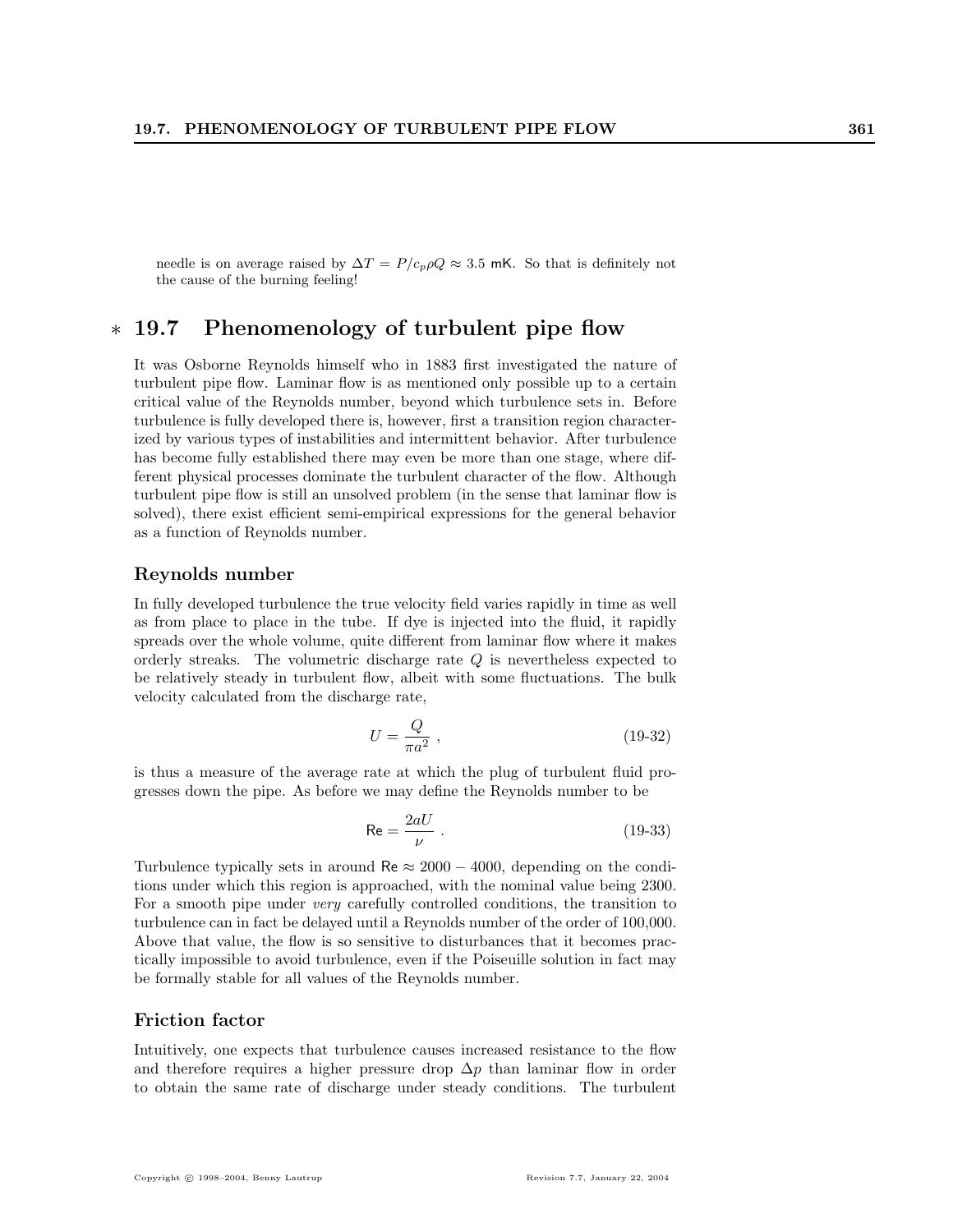

Figure 19.1: Schematic behavior of the friction factor  $f(\text{Re})$  as a function of Reynolds number Re for a pipe with roughness  $\epsilon/2a = 10^{-3}$  (where  $\epsilon$  is a measure for the height of the small protrusions in the wall). The transition from laminar to smooth-pipe turbulent flow happens around Re  $\approx 2300$  but the friction factor is not too well-defined for 2000  $\leq$  $\text{Re} \lesssim 4000$ . The transition from smooth-pipe turbulence to rough-pipe turbulence happens in this case for  $\text{Re} \approx 77,000$ . It is quite soft and the behavior in the two regions is better described by the interpolation (dashed curve).

drag  $\mathcal{D} = \pi a^2 \Delta p$  and dissipation  $P = \mathcal{D}U$  are accordingly also expected to be larger than the laminar drag (19-28) and dissipation (19-31). Since the Reynolds number (or a function of the Reynolds number) is the only dimensionless quantity that may be constructed from the discharge rate or the average velocity (problem 19.10) we may always write the drag in the form

$$
\mathcal{D} = 8\pi \eta ULf(\text{Re})
$$
, (19-34)

where  $f(\mathsf{Re})$  is a dimensionless function of the Reynolds number, which we shall call the *friction factor*. It is evidently anchored with the value  $f(\mathsf{Re}) = 1$  in laminar flow, and as we shall see below it grows monotonically with the Reynolds Henri-Philibert-Gaspard number after the transition to turbulence.

> Comparing with the total rate of momentum discharge  $\rho_0 U Q$  from the tube we obtain as in (19-30) a dimensionless measure of the drag

$$
\frac{\mathcal{D}}{\rho_0 U Q} = \frac{1}{2} \cdot \frac{L}{2a} \cdot \frac{64}{\text{Re}} f(\text{Re}) \ . \tag{19-35}
$$

The last part of this expression is the *Darcy friction factor (1857)*,

$$
f_{\text{Darcy}}(\text{Re}) = \frac{64}{\text{Re}} f(\text{Re}) . \qquad (19-36)
$$

Darcy (1803-1858). French<br>engineer, pioneered the  $pione'ered$ understanding of fluid flow through porous media and established Darcy's law which is used in hydrogeology.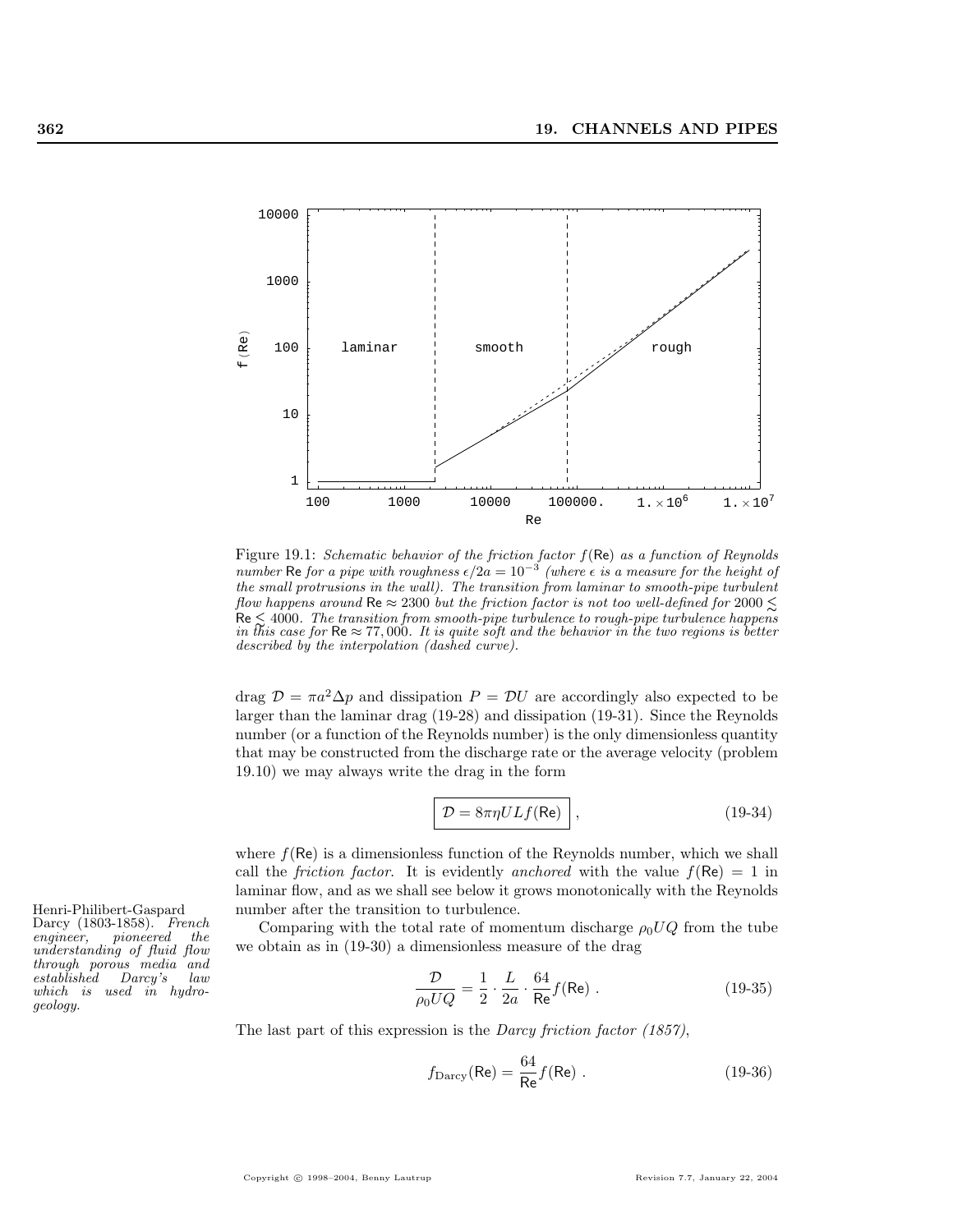In the technical literature this is traditionally the friction factor of choice. We shall mostly stick to the definition (19-34), mainly because it is universally anchored in the laminar flow value,  $f(\text{Re}) = 1^2$ . Generally (as we shall see below) the Darcy friction factor approaches a constant for infinite Reynolds number, except for perfectly smooth pipes. It is thus anchored in the region of extremely turbulent flow, but the limiting value  $f_{\text{Darcy}}(\infty)$  is not universal.

In laminar flow the pressure gradient  $G = \Delta p/L$  is directly proportional to the volume discharge, so that the viscosity  $a^4G/8Q = \eta$  calculated from the Hagen-Poiseuille law (19-22) will be a constant independently of the volume discharge. For turbulent flow we find instead from (19-34) using  $\Delta p = \mathcal{D}/\pi a^2$ 

$$
\frac{\pi a^4 G}{8Q} = \eta f(\text{Re}) \tag{19-37}
$$

This shows that the  $\eta^* = \eta f(\text{Re})$  is the effective volume discharge dependent viscosity we would obtain if we indiscriminately used the Poiseuille formalism in the turbulent regime.

The conclusion that the complex behavior of turbulent fluid flowing through a pipe can be summarized by a single function of the Reynolds number was definitely not clear from the outset. Since the parameters,  $Q, a, \eta$  and  $G$ , can all be determined from measurements, the friction factor is an experimentally accessible quantity for nearly all values of the Reynolds number. A huge amount of theoretical and experimental work has been done over the years in order to determine the friction factor, but we shall here only summarize its overall behavior and in later chapters present some of the theory behind (see [37, ch. 6] for an extensive technical discussion).

#### Smooth pipe case

The behavior of the friction factor beyond the laminar region depends on the character of the inner surface of the pipe. For a perfectly smooth surface a decent approximation was given by Blasius in 1911, in which the friction factor grows like the 3/4'th power of the Reynolds number,

$$
f(\text{Re}) \approx \lambda_0 \text{Re}^{\frac{3}{4}}, \qquad (19-38)
$$

with  $\lambda_0 \approx 0.005$ . Although this function crosses the laminar value  $f(\mathsf{Re}) = 1$  for  $\text{Re} \approx 1200$ , the actual transition to turbulence happens as mentioned somewhat later for  $\text{Re} \approx 2300$  (see fig. 19.1). In the transition region the friction factor is in fact not so well-defined as in the laminar and fully turbulent regions because of intermittent shifts between the two types of flow.

One may wonder whether the smooth pipe expression has any relevance except for glass pipes that in fact are quite smooth. Lots of industrially produced pipes are for example made from rubber, plastic, iron, or concrete with differing degrees

<sup>&</sup>lt;sup>2</sup>It is also closer to what Reynolds himself did.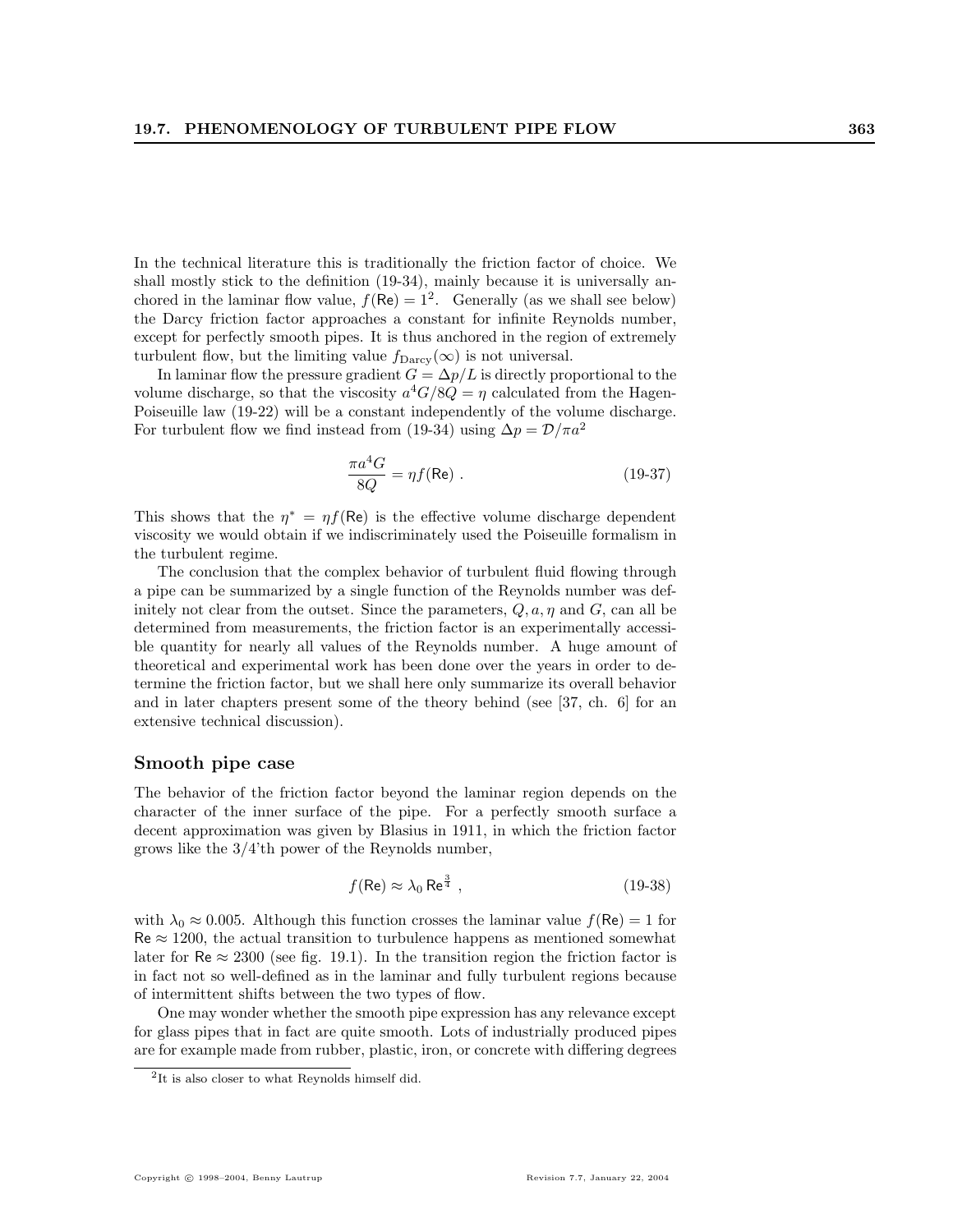of roughness at their inner surfaces. But it turns out that any not too rough pipe will tend to behave approximatively like a perfectly smooth pipe in some region beyond the transition to turbulence. The reason is that when turbulence sets in, the no-slip condition still requires the fluid velocity to vanish near the wall of the pipe. This leads to the formation of boundary layers which screen the bulk of the flow from the influence of the roughness of the inner pipe surface, and the pipe appears to be smooth.

The boundary layers, however, become thinner and the screening less important for very high Reynolds numbers. Above a certain value that depends on the character of the roughness, typically  $\text{Re} \geq 100,000$ , the smooth pipe approximation completely loses its usefulness.

Example 19.7.1 (Water pipe cont'd): A quite normal use of household water was shown in example 19.6.2 to lead to a Reynolds number of about Re  $\approx$  11,600, which is well inside the turbulent regime, though not in the rough pipe region. From the smooth pipe formula (19-38) we find the friction factor  $f(11, 600) = 5.6$ . The pressure gradient must therefore be 5.6 times the Hagen-Poiseuille value (which is 140 Pa/m), or  $G \approx 780$  Pa/m. Drag and dissipation are similarly augmented.

Turbulence makes the pipes hiss or "sing" when you tap water at full speed, though most of the noise probably comes from the narrow passages of the faucet, where the water speed and Reynolds number are highest, and the big drop from main pressure to atmospheric takes place.

#### Rough pipe limit

In the limit of extremely high Reynolds number, the character of the flow tends to be controlled by the unavoidable roughness of the inner pipe surface, rather than by the tiny remaining viscous friction in the fluid. The fluid literally slams into the irregularities of the pipe surface at high speed, creating a turbulent flow for which the pressure gradient does not depend strongly on the actual viscosity (even if it in the end owes its existence to viscosity!).

But that is only possible if the friction factor is directly proportional to the Reynolds number, such that we get the same  $\eta$ -dependence on both sides of (19-34). The asymptotic behavior of the friction factor is thus expected to be

$$
f(\text{Re}) \approx \lambda \,\text{Re} \,,\tag{19-39}
$$

where the constant of proportionality  $\lambda = f_{\text{Darcy}}(\infty)/64$  depends rather weakly on the actual roughness of the pipe surface, measured for example by the typical height  $\epsilon \ll 2a$  of the protrusions and irregularities of the surface. The following semi-empirical expression summarizes its behavior

$$
\lambda = \frac{0.012}{\left(1 - 1.76 \log_{10} \frac{\epsilon}{2a}\right)^2} \tag{19-40}
$$

Rubber, for example, has  $\epsilon \approx 0.01$  mm, so that for a 10 mm rubber hose we get  $\epsilon/2a \approx 0.001$  and  $\lambda = 0.0003$ . The smooth and rough pipe expressions cross each other at  $\text{Re} = (\lambda_0/\lambda)^4$ , which in this case becomes  $\text{Re} = 77,000$ .



Plot of the asymptotic coefficient  $\lambda$  times  $10^3$  as a function of roughness  $\epsilon/2a$ .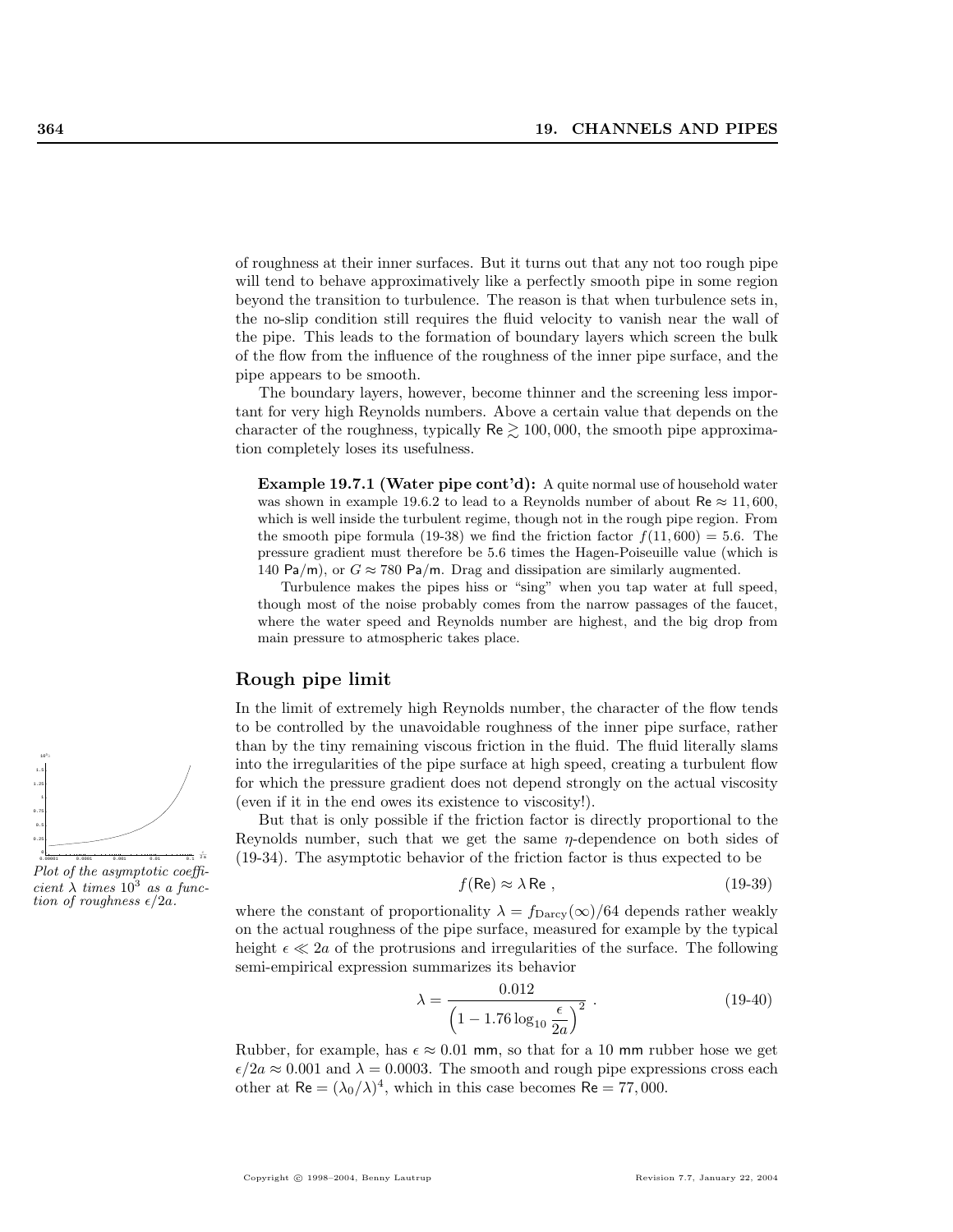The transition from smooth to rough pipe turbulence is rather soft and certainly not as sharp as the transition from laminar to turbulent flow (see fig. 19.1). Various interpolating semi-empirical expressions and diagrams useful for engineering design purposes have been constructed for the detailed behavior of the Darcy friction factor in the two regimes and may be found in the technical literature, for example [37, p. 348].

# ∗ 19.8 Down the drain, again

Returning to the draining of a cistern (page 266), we are now able to take into account the slowing down of the flow due to viscosity. For a sufficiently large cistern, and a sufficiently narrow and long pipe, the flow through the drain pipe is essentially steady, and we may as before apply kinetic energy balance (section 17.9) to find the terminal average velocity in the pipe in the laminar as well as the turbulent regimes.

#### Laminar drain

Taking the control volume to be all the water in the cistern and the pipe, the material rate of change of the kinetic energy is under steady conditions entirely due to the loss of kinetic energy through the exit of the drain pipe. Writing the Poiseuille profile (19-21) in the form,  $v_z(r) = 2U(1 - r^2/a^2)$ , we find

$$
\frac{DT}{Dt} = \int_0^a \frac{1}{2} \rho_0 v_z(r)^2 \cdot v_z(r) 2\pi r \, dr = \rho_0 \pi a^2 U^3 \,, \tag{19-41}
$$

where  $U$  is the average velocity. This is actually twice the estimate used in  $(17-$ 82), but such correction factors are to be expected, because we now take into account the variation in the velocity field across the pipe. On the right hand side of the kinetic energy balance (17-75) we must calculate the total power of all the forces acting on the fluid. Using Leonardo's law (15-13), we obtain

$$
P = g_0 \rho_0 h \pi a^2 U - 8\pi \eta U^2 L \,, \tag{19-42}
$$

where the first term is the power of gravity on the water in the cistern, and the second the dissipation in the drain pipe (19-31). The power of atmospheric pressure on the two open surfaces vanishes as before, also because of Leonardo's law.

Equating these two expressions we get a quadratic equation for the terminal velocity,

$$
2U^2 + \frac{16\nu L}{a^2}U = 2g_0h\tag{19-43}
$$

where  $\nu$  is the kinematic viscosity. The solution is

$$
U = \sqrt{g_0 h + \left(\frac{4\nu L}{a^2}\right)^2} - \frac{4\nu L}{a^2}
$$
 (19-44)

h  $A \xrightarrow{\phantom{aa}} U$ L

The water leaving the cistern through a narrow pipe experiences a drag from the pipe.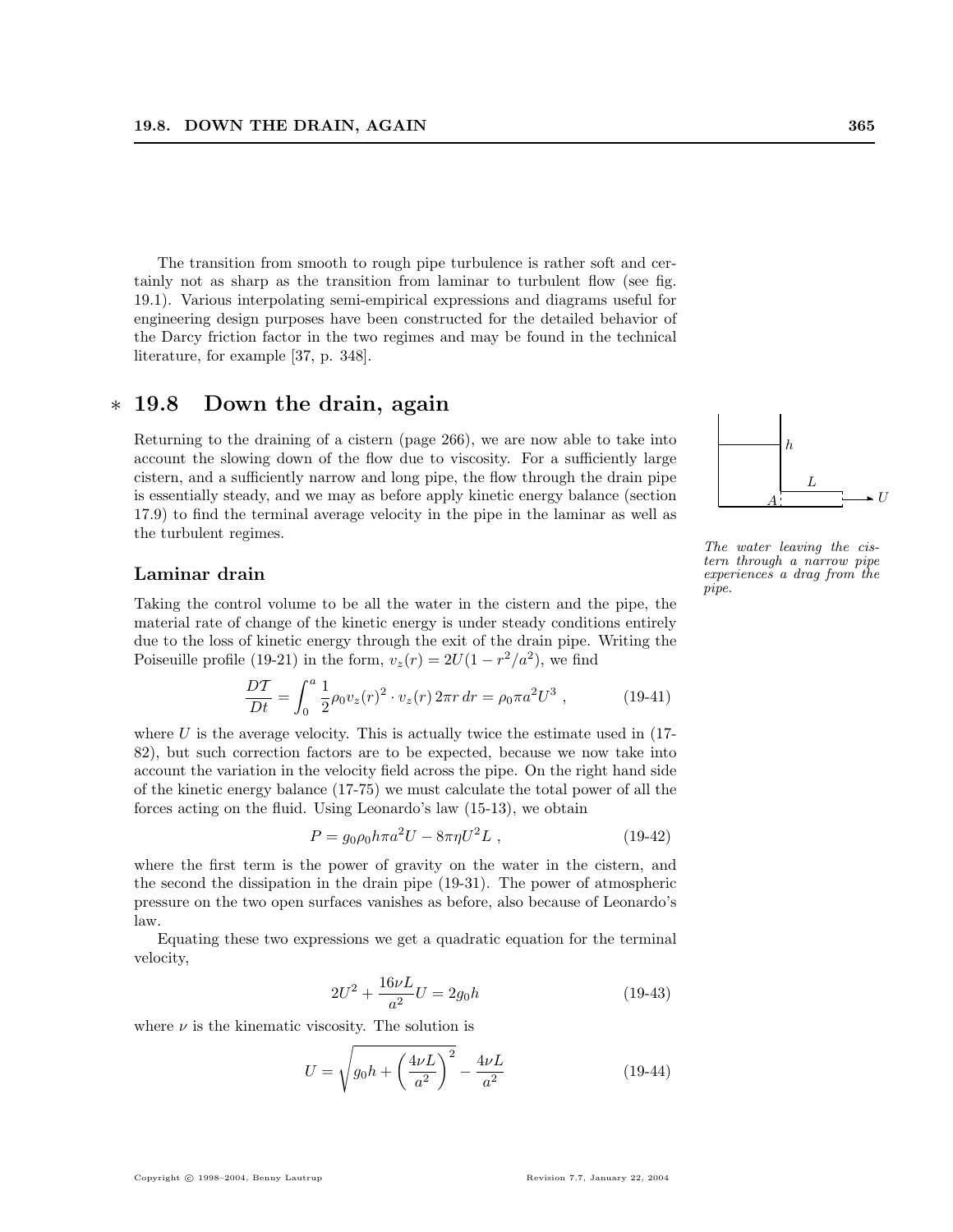For  $\nu \to 0$  the solution becomes  $U = \sqrt{g_0 h}$ , which is a factor  $\sqrt{2}$  smaller than the Torricelli expression  $U_0 = \sqrt{2g_0 h}$  for nearly ideal flow (page 266). This mismatch should however not cause worry, because the parabolic Poiseuille solution is *not* supposed to work in the limit  $\nu \to 0$  where Re  $\to \infty$ . Long before this limit is reached, the laminar flow is replaced by turbulence with a different velocity distribution and drag.

Example 19.8.1: A bag of blood with a height of 20 cm is drained through a long vertical plastic tube of length  $L = 30$  cm with internal diameter  $2a = 3$  mm. The density of blood is like that of water and its viscosity  $\eta \approx 4 \times 10^{-3}$  Pa s. Since the total drop height is  $h = 50$  cm, the terminal velocity becomes  $U \approx 1$  m/s, which is about half the free fall velocity. The corresponding Reynolds number is  $\text{Re} \approx 700$ , well below the onset of turbulence.

#### Turbulent drain

The calculation in the turbulent case proceeds in much the same way, except that we do not know the actual velocity distribution in the pipe. We have formerly mentioned the existence of boundary layers in turbulent pipe flow, but we shall for simplicity assume that the bulk of the turbulent flow proceeds through the pipe as a turbulent plug with roughly the same average speed across the pipe.

This changes the rate of loss of kinetic energy to half of (19-41)

$$
\frac{DT}{Dt} \approx \frac{1}{2}\rho_0 U^2 \cdot \pi a^2 U = \frac{1}{2}\rho_0 \pi a^2 U^3 \ . \tag{19-45}
$$

The total power of all the forces is essentially unchanged except for inclusion of the friction factor in the dissipative term,

$$
P = g_0 \rho_0 h A_0 U_0 - \mathcal{D}U = g_0 \rho_0 h \pi a^2 U - 8\pi \eta U^2 L f(\text{Re}) \ . \tag{19-46}
$$

Equating the two we obtain the following equation for U

$$
U^{2} + \frac{16\nu UL}{a^{2}} f\left(\frac{2aU}{\nu}\right) = 2g_{0}h . \qquad (19-47)
$$

Were it not for the second term due to turbulence on the left hand side, we would indeed recover Torricelli's law,  $U = U_0 = \sqrt{2g_0h}$ . In the general case this equation has to be solved numerically (see problem 19.18).

In the limit of  $\nu \to 0$  we may use the rough pipe form of the friction factor (19-39), and the above equation then becomes a simple quadratic viscosityindependent equation with the solution

$$
U = \sqrt{\frac{2g_0h}{1 + 64\lambda \frac{L}{2a}}}.
$$
 (19-48)

Here we recognize the Darcy friction factor  $f_{\text{Darcy}}(\infty) = 64\lambda$ . Clearly, Torricelli's



Assumed velocity profile for  $f_{\text{e}}$  developed turbulent flow through a circular pipe. Apart from thin boundary layers (which we ignore), the velocity field is approximatively constant across the pipe.



a function of pipe length. For sufficiently long pipes the flow becomes laminar.

r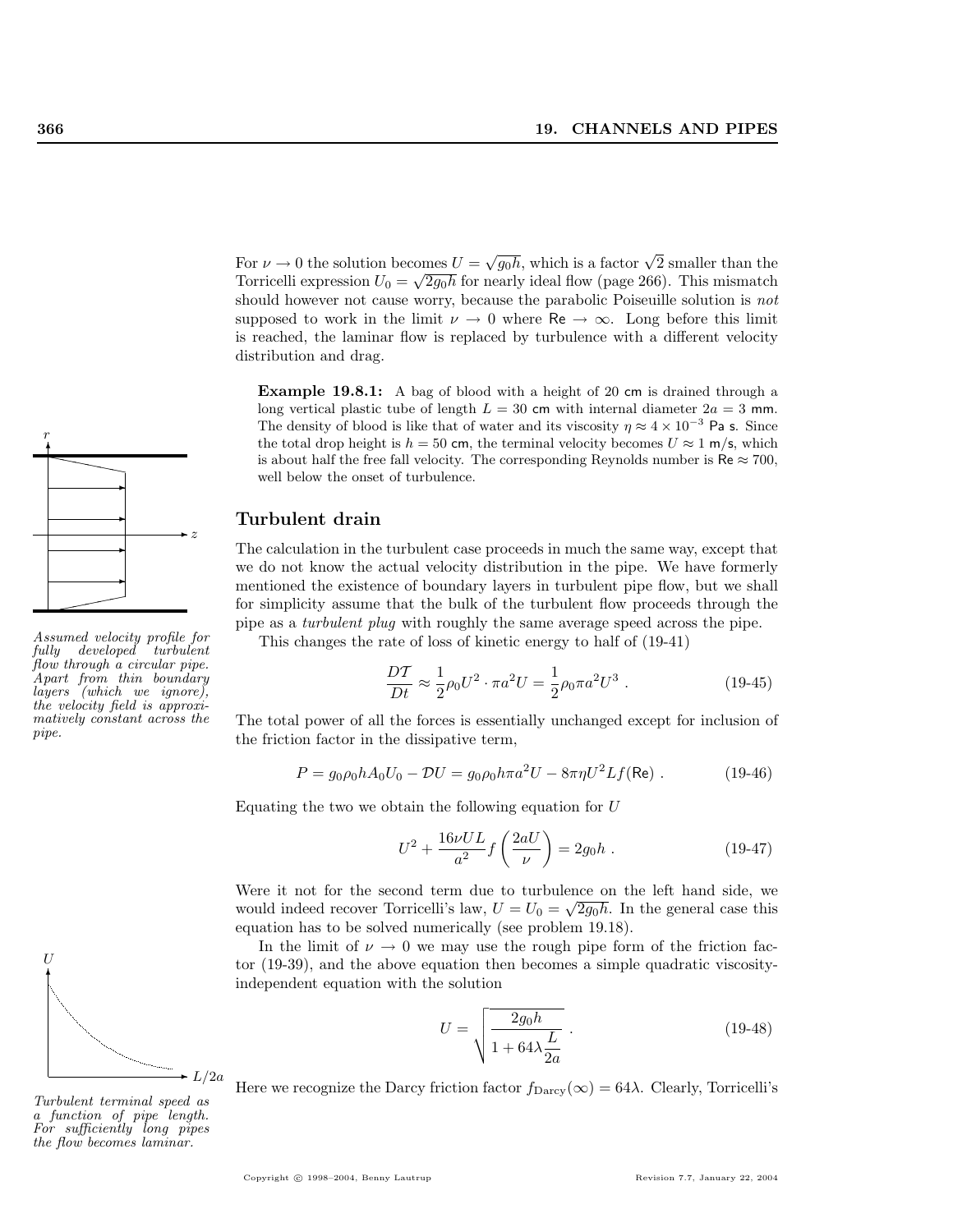result is only obtained for short pipes, obeying  $L \ll 2a/64\lambda$ , whereas for long pipes,  $L \gg 2a/64\lambda$ , the terminal velocity falls as  $1/\sqrt{L}$ . Eventually this will bring the Reynolds number down into the smooth pipe and laminar regions.

Example 19.8.2 (Barrel of wine, cont'd): For the barrel of wine (example 16.3.2 on page 267) which empties through a wooden spout of length  $L = 20$  cm and diameter  $2a = 5$  cm the Reynolds number is about 300,000, well into the rough pipe region. Disregarding entry corrections and assuming a roughness of  $\epsilon \approx 0.5$  mm, we find  $\lambda \approx 0.0006$  and  $64\lambda L/2a \approx 0.15$ . Thus the Toricelli value for the exit velocity is only reduced by about 15 % by turbulence.

# 19.9 Circulating cylindrical flow

In the cylindrical geometry there is another exact solution with maximal symmetry, in which the fluid circles around the cylinder axis with a velocity field of the form,

$$
\mathbf{v} = v_{\phi}(r)\mathbf{e}_{\phi} \tag{19-49}
$$

where  $e_{\phi}$  is the tangential unit vector in cylindrical coordinates (see appendix C). The field lines are concentric circles, and the field is evidently invariant under rotations around the cylinder axis and translations along it.

#### General solution

The simplest approach is to make use of the gradient in cylindrical coordinates (C-6) to calculate its "tensor product" with the velocity

$$
\nabla v = (e_r \nabla_r + e_\phi \nabla_\phi + e_z \nabla_z) v_\phi(r) e_\phi = e_r e_\phi \frac{dv_\phi}{dr} - e_\phi e_r \frac{v_\phi}{r} . \qquad (19-50)
$$

Here we have used that  $\nabla_{\phi} \mathbf{e}_{\phi} = -\mathbf{e}_r/r$ . Since this tensor has only off-diagonal components in the cylindrical basis, its trace must necessarily vanish,  $Tr[\nabla v] =$  $\nabla \cdot v = 0$ . This is in agreement with the elementary observation that streamlines neither diverge nor converge in this flow. Dotting from the left with  $v$  we find the advective acceleration,

$$
(\boldsymbol{v}\cdot\boldsymbol{\nabla})\boldsymbol{v}=\boldsymbol{v}\cdot(\boldsymbol{\nabla}\boldsymbol{v})=-\boldsymbol{e}_r\frac{v_\phi^2}{r}\ .
$$

One should not be surprised; the centripetal acceleration in a circular motion with velocity  $v_{\phi}$  is indeed directed radially inwards and of size  $v_{\phi}^2/r$ . Finally, we obtain the Laplacian by dotting (19-50) with  $\nabla$  from the left and using the



✻

z

✻ ez

 $e_{\phi}$ 

✟ ✟✟✯ ✉

basis vectors (see appendix  $C$ ).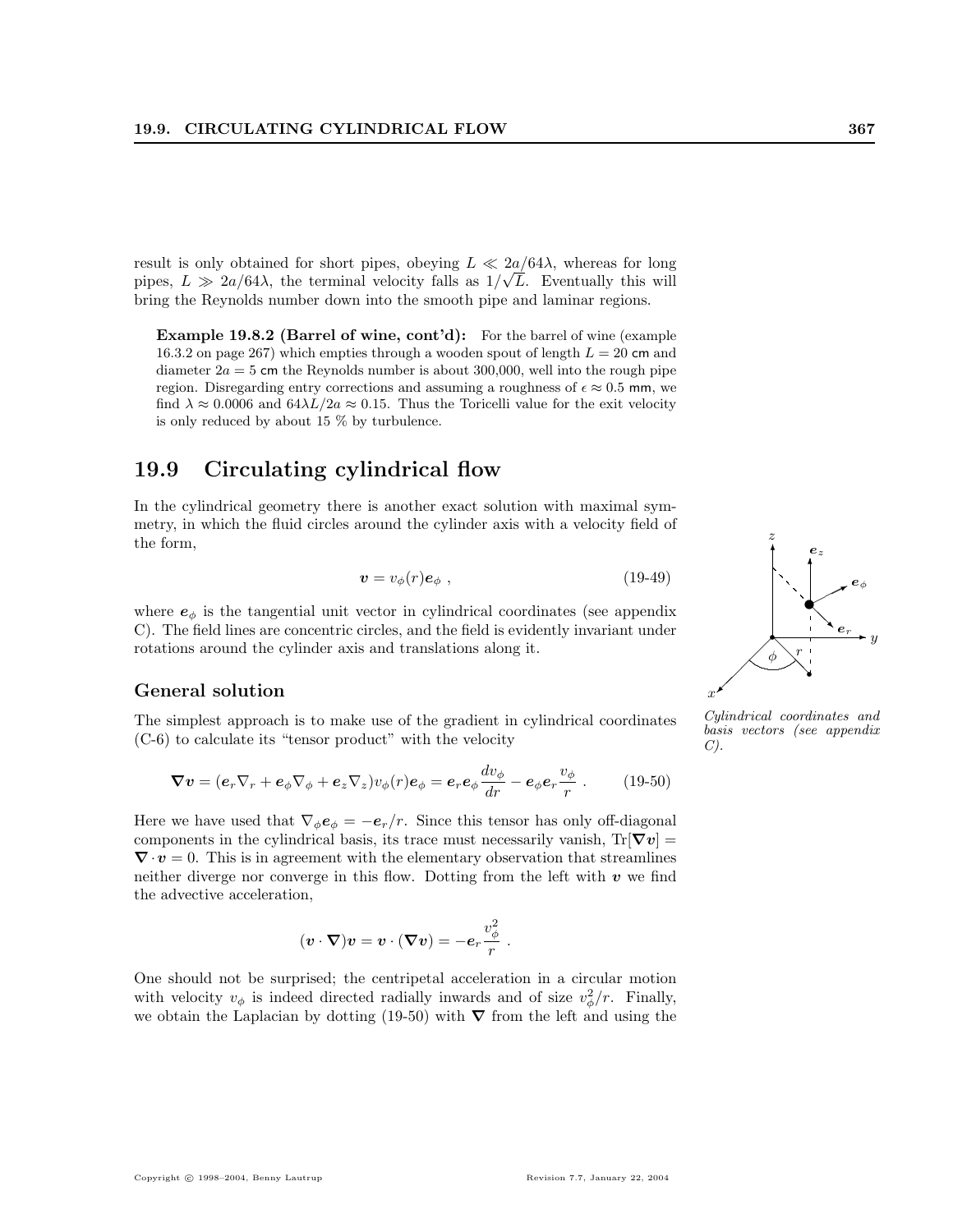orthogonality of the basis and the differentiation rules,

$$
\nabla^2 v = \nabla \cdot (\nabla v)
$$
  
=  $(e_r \nabla_r + e_\phi \nabla_\phi + e_z \nabla_z) \cdot \left( e_r e_\phi \frac{dv_\phi}{dr} - e_\phi e_r \frac{v_\phi}{r} \right)$   
=  $e_\phi \frac{d^2 v_\phi}{dr^2} + e_\phi \frac{1}{r} \frac{dv_\phi}{dr} - e_\phi \frac{v_\phi}{r^2}$   
=  $e_\phi \frac{d}{dr} \left( \frac{1}{r} \frac{d(rv_\phi)}{dr} \right)$ .

The last rewriting is done for later convenience. The above result could of course also have been derived from the cylindrical representation of the Laplacian (C-9), using that  $\partial^2 e_{\phi}/\partial \phi^2 = -e_{\phi}$ .

Putting these results together the Navier-Stokes equation (19-4) becomes,

$$
-\rho_0 e_r \frac{v_\phi^2}{r} = -\nabla p^* + \eta e_\phi \frac{d}{dr} \left(\frac{1}{r} \frac{d(rv_\phi)}{dr}\right) ,\qquad (19-51)
$$

and projecting it on the three cylindrical basis vectors,  $e_r$ ,  $e_{\phi}$ , and  $e_z$ , we obtain

$$
-\rho_0 \frac{v_\phi(r)^2}{r} = -\frac{\partial p^*}{\partial r} \,,\tag{19-52a}
$$

$$
0 = -\frac{1}{r}\frac{\partial p^*}{\partial \phi} + \eta \frac{d}{dr} \left( \frac{1}{r} \frac{d(rv_{\phi})}{dr} \right) , \qquad (19-52b)
$$

$$
0 = -\frac{\partial p^*}{\partial z} \tag{19-52c}
$$

From the last equation it follows that the effective pressure is independent of z, and from the second equation we see by differentiating after  $\phi$  that  $\partial^2 p^* / \partial \phi^2 = 0$ , which means that p can at most be linear in  $\phi$ , *i.e.* of the form  $p^* = p_0(r) + p_1(r)\phi$ . But here we must require  $p_1 = 0$ , for otherwise the pressure would have different values for  $\phi = 0$  and  $\phi = 2\pi$ , and that is impossible. For this reason the pressure cannot depend on  $\phi$  but only on r, and thus it disappears completely from (19-52b).

With the pressure out of the way, the integration of (19-52b) has become almost trivial. The general solution is

$$
v_{\phi} = Ar + \frac{B}{r} \,,\tag{19-53}
$$

where  $A$  and  $B$  are integration constants. The first equation (19-52a) expresses that there is a positive radial pressure gradient which supplies the centripetal force necessary to keep the fluid in its circular motion. Inserting the general solution into  $(19-52a)$  and integrating over r, we find the effective pressure

$$
\frac{p^*}{\rho_0} = C + \frac{1}{2}A^2r^2 - \frac{1}{2}\frac{B^2}{r^2} + 2AB\log r \tag{19-54}
$$

where C is a third integration constant.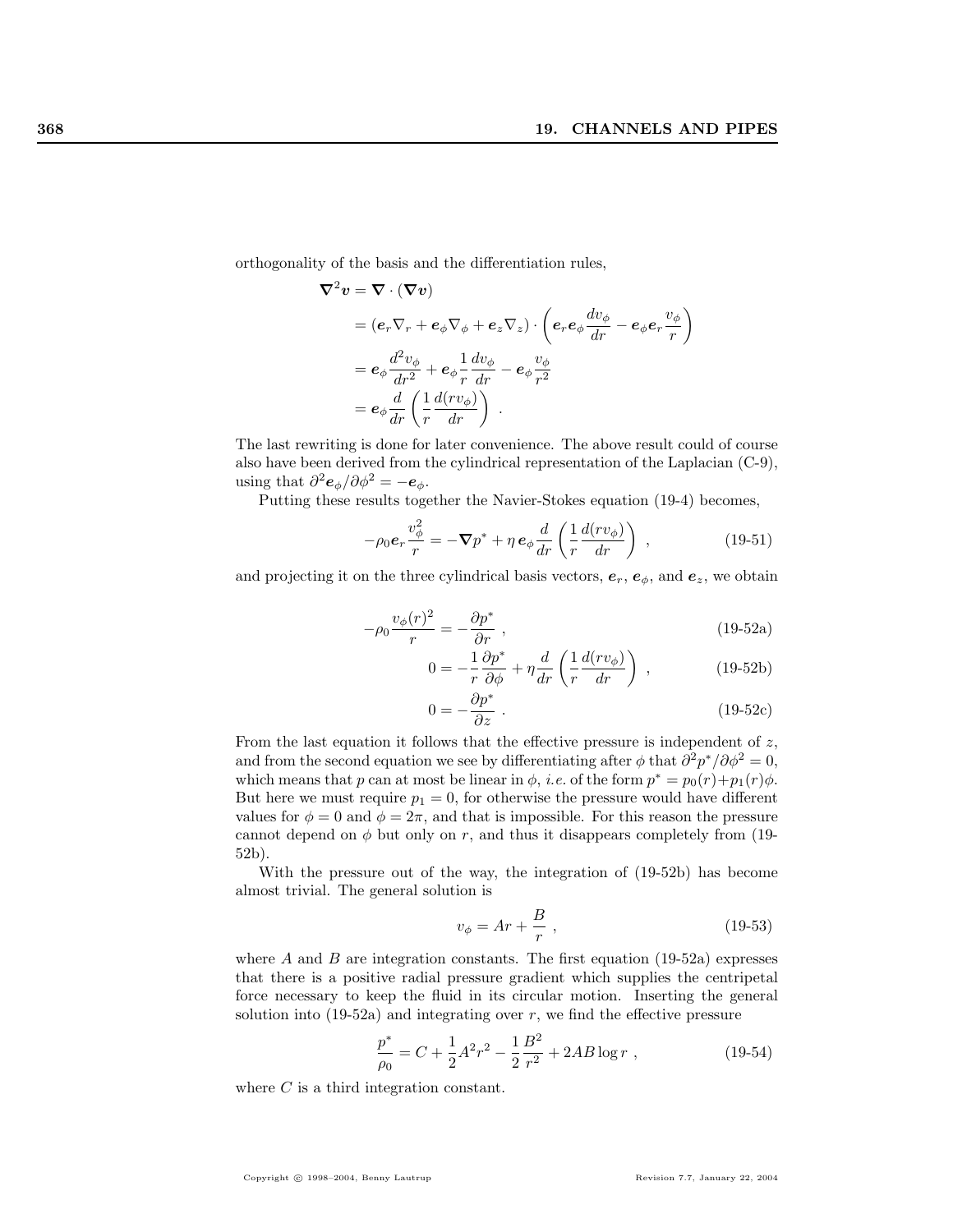

Figure 19.2: Plot of velocity (19-55) and pressure (19-56) for the spindle-driven Couette flow as a function of radial distance r. The parameters are  $\hat{a} = 1, b = 2, and$  $\Omega = 2\pi$ . The pressure rises towards the outer cylinder (where it is defined to vanish) and thereby provides the centripetal force necessary for the circular motion.

# 19.10 Couette flow between rotating cylinders

Suppose the fluid is contained between two long coaxial material cylinders with the innermost having radius a and outermost radius  $b > a$ . This problem was solved by Couette (1890), but today *Couette flow* is often used to denote any kind of motion-driven laminar flow, for example also laminar channel flow between moving parallel plates (p. 331).

Here we shall for simplicity only study the case where the outer cylinder is held fixed and the inner cylinder rotates like a spindle with constant angular velocity  $\Omega$ . The boundary conditions,  $v_{\phi}(a) = a\Omega$  and  $v_{\phi}(b) = 0$ , then determine A and B, so that the velocity profile becomes

$$
v_{\phi} = \frac{a^2 \Omega}{r} \frac{b^2 - r^2}{b^2 - a^2}.
$$
 (19-55)

Evidently, it is of the general form (19-53) and fulfills the boundary conditions. The velocity field does not depend on the viscosity of the fluid, a feature that can be traced back to the vanishing of the advective tangential acceleration in (19-52b).

Maurice Frédéric Alfred<br>Couette (1858–1943).  $(1858-1943).$ French physicist from the<br>provincial university of provincial university of<br>Angers. Published only Published only seven papers, all from 1888<br>to 1900. Invented what Invented what is now called the Couette viscometer.



Couette flow geometry.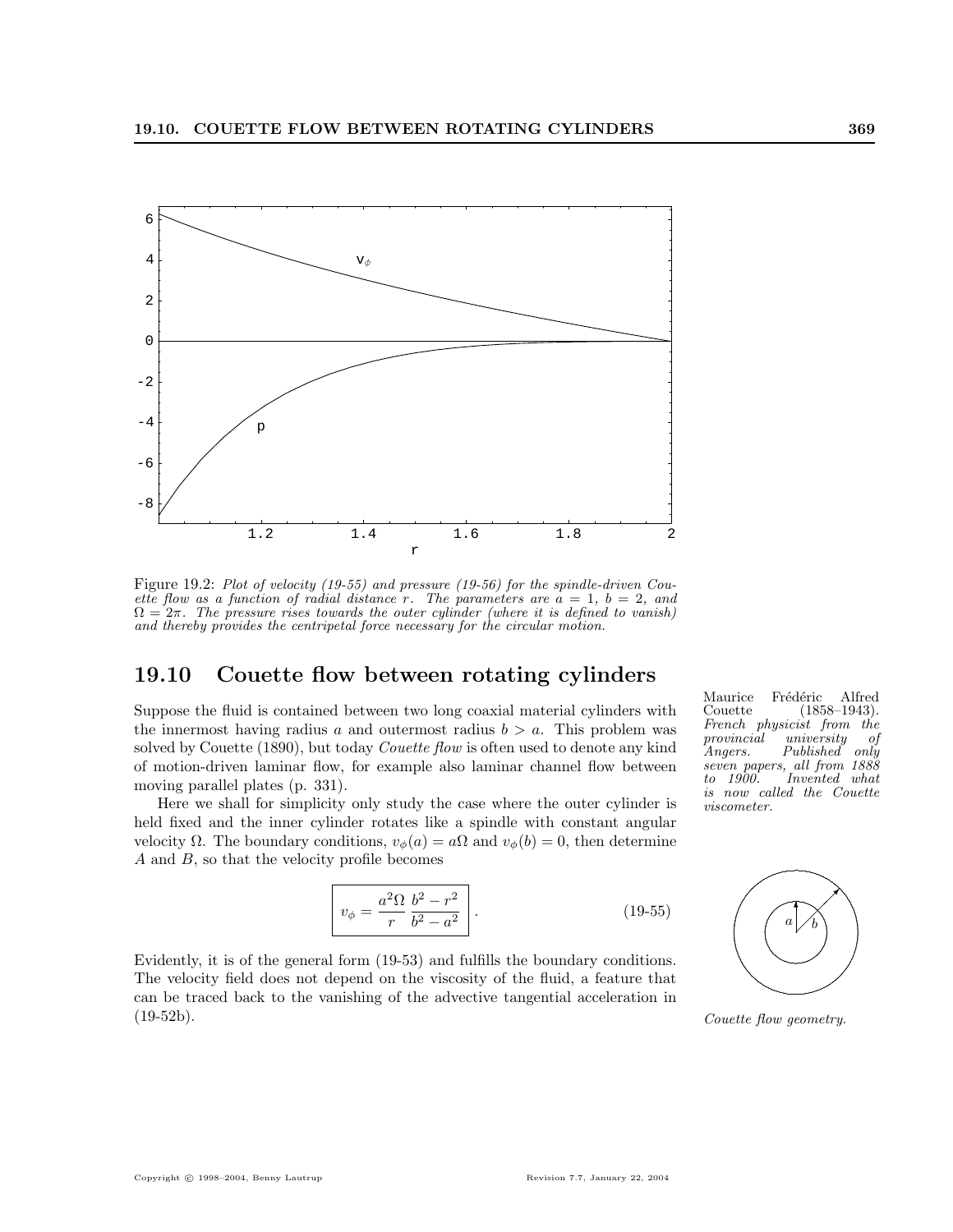#### Pressure and shear stress

The effective pressure is found from (19-54)

$$
p^* = p_0 + \frac{1}{2}\rho_0 \left(\frac{a^2\Omega}{b^2 - a^2}\right)^2 \left(r^2 - \frac{b^4}{r^2} + 4b^2 \log\frac{b}{r}\right) ,\qquad (19-56)
$$

where  $p_0$  is its value at the outer cylinder.

From (19-50) it follows that the only non-vanishing shear stress component is

$$
\sigma_{\phi r} = \eta (\boldsymbol{e}_{\phi} \cdot (\boldsymbol{\nabla} \boldsymbol{v}) \cdot \boldsymbol{e}_r + \boldsymbol{e}_r \cdot (\boldsymbol{\nabla} \boldsymbol{v}) \cdot \boldsymbol{e}_{\phi}) = \eta \left( \frac{dv_{\phi}}{dr} - \frac{v_{\phi}}{r} \right) ,\qquad(19-57)
$$

or upon insertion of the Couette solution (19-55)

$$
\sigma_{\phi r} = -2\eta \, \Omega \frac{a^2 b^2}{b^2 - a^2} \frac{1}{r^2} \tag{19-58}
$$

It represents the friction between the layers of circulating fluid, and the sign is negative because the fluid *outside* the radius  $r$  acts as a brake on the motion of the fluid *inside* (which has normal  $e_r$ ).

#### Torque and dissipation

In order to maintain the steady rotation of the inner cylinder it is necessary to act on it with a moment of force or torque  $\mathcal{M}_z$  (and with an opposite moment at the outer cylinder). Multiplying the shear stress with the moment arm  $r$  and the area  $2\pi rL$  of the cylinder at r, we finally obtain the torque with which the fluid *inside*  $r$  acts on the fluid *outside*,

$$
\mathcal{M}_z = r \left( -\sigma_{\phi r} \right) 2\pi r L = 4\pi \eta \Omega L \frac{a^2 b^2}{b^2 - a^2} \,. \tag{19-59}
$$

It is independent of the radial distance r.

We could have foreseen that this would be the case from angular momentum transport for a control volume of fluid between two cylindrical surfaces. In steady flow the total angular momentum is constant and there is no transport through the cylindrical surfaces because they are orthogonal to the velocity. Consequently the total moment of force has to vanish, implying that the moments of shear stress acting on the two cylindrical surfaces must be equal.

The rate of work that must be done against the torque to keep the inner cylinder rotating against the friction from the fluid is obtained by multiplying the stress  $-\sigma_{\phi r}$  with the velocity r $\Omega$  and "integrating" over the cylinder,

$$
P = (-\sigma_{\phi r}) r\Omega 2\pi r L = \mathcal{M}_z \Omega = 4\pi \eta \Omega^2 L \frac{a^2 b^2}{b^2 - a^2} . \qquad (19-60)
$$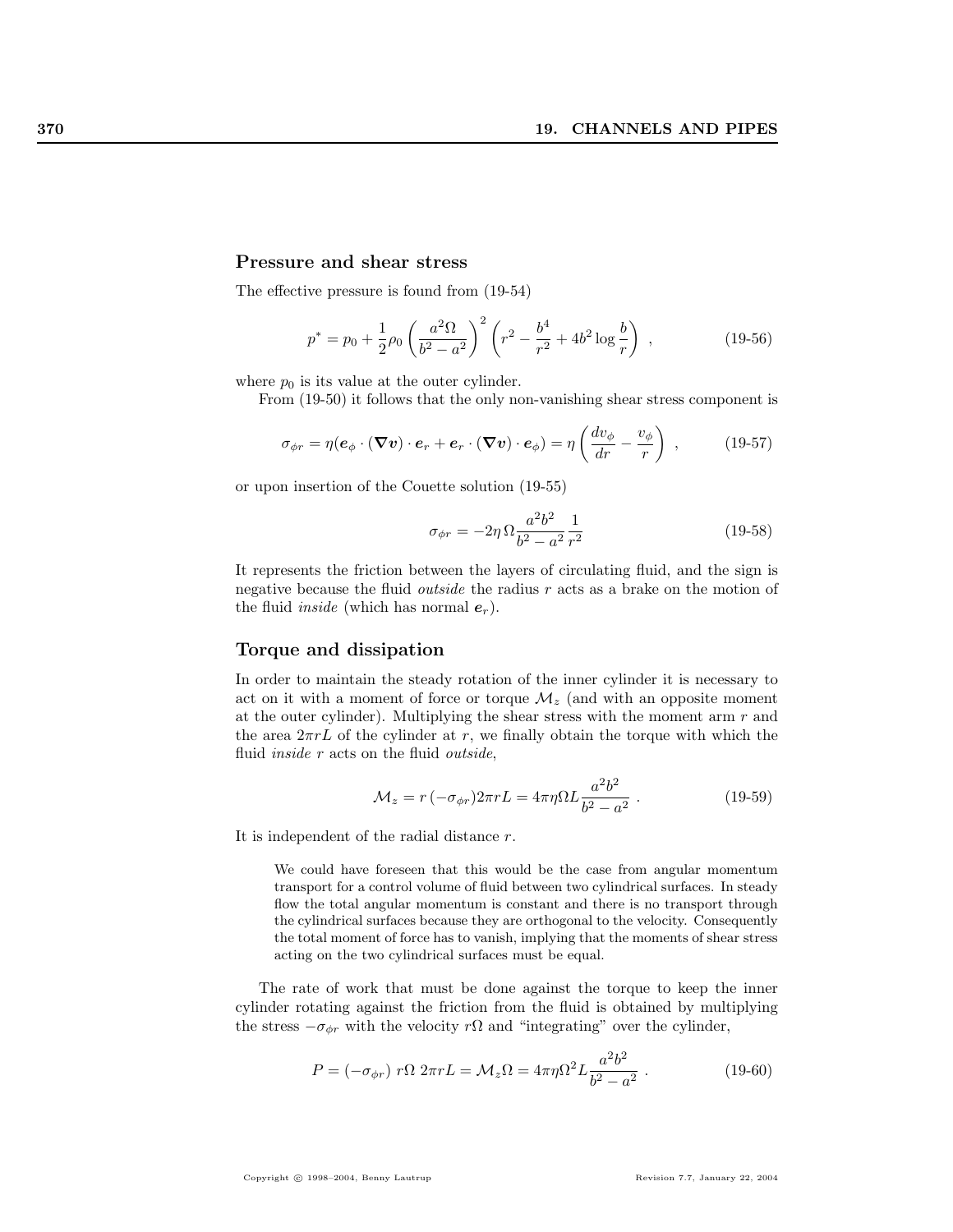Since the kinetic energy of the fluid is constant in steady flow and since no fluid enters or leaves the system, this must equal the rate of energy dissipation in the fluid.

This is exploited in the Couette viscometer by measuring the extra motor power necessary to drive the inner cylinder at constant angular velocity. Another possibility is to hang the inner cylinder in a torsion wire and rotate the outer cylinder at constant angular velocity (a more stable situation, see page 375). The torsional rigidity (page 197) of the wire may be determined from the period of free oscillations of the inner cylinder with an empty chamber. When the chamber is filled with viscous fluid there will arise a torque on the inner cylinder, which is counteracted by the torsion in the wire so that at equilibrium a certain deflection angle is obtained. Measuring the deflection angle then leads to a value for the viscosity (problem 19.23).

#### Unloaded journal bearing

In a lubricated journal bearing a liquid, say oil, is trapped in a tiny gap between a rotating shaft (or journal) and its bearing (or bushing)<sup>3</sup>. Normally such systems carry a load which brings the shaft off-center (see section 24.4) but here we shall assume that the journal and its bushing are concentric cylinders, such that we may apply the Couette formalism in the limit of very small distance  $d = b-a \ll a$ between the cylinders. We find to lowest order in d and in the distance  $s = r - a$ from the shaft  $\overline{a}$ ´

$$
v_{\phi} = a\Omega \left(1 - \frac{s}{d}\right) \tag{19-61}
$$

The velocity field is linear in s, just as for planar Couette flow. This is not particularly surprising since the tiny gap between the cylinders look very much like the gap between parallel plates. The natural definition of the Reynolds number is correspondingly

$$
\text{Re} = \frac{\Omega a d}{\nu} \,,\tag{19-62}
$$

and we expect turbulence to arise for  $\text{Re} \geq 2000$ , as in the planar case.

The pressure is found from (19-56) by expanding the logarithm to third order in s and d, and it becomes in the leading approximation,

$$
p = p_0 - \frac{1}{3}ad\Omega^2 \left(1 - \frac{s}{d}\right)^3 \tag{19-63}
$$

The pressure variation across the gap is proportional to the size of the gap and thus normally tiny, unless the quadratic growth with angular velocity overwhelms it. The dissipation becomes on the other hand to lowest order in d,

$$
P = \frac{2\pi\eta\Omega^2 a^3 L}{d} \tag{19-64}
$$

. ........................... . .................................

Sketch of torsion wire Couette viscometer.

.

<sup>3</sup>Technical language is sometimes quite peculiar and flowery, reflecting its long use.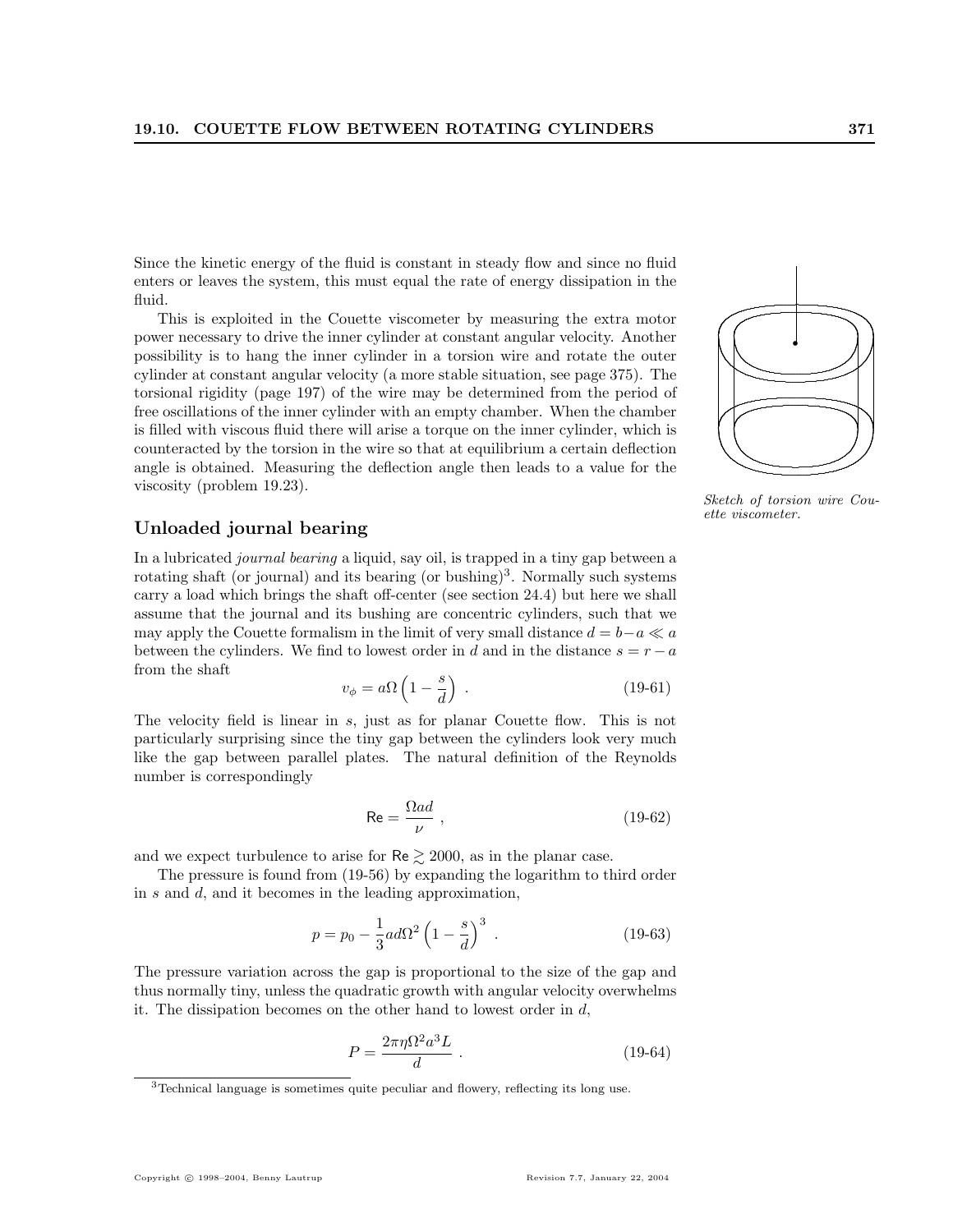It is inversely proportional to the thickness of the layer of fluid and grows like the pressure variation quadratically with the angular velocity. This is why even a lubricated bearing may burst into flames at high rpm's.

Example 19.10.1 (Burning bush): Consider a vertical wooden shaft in a wooden bushing with diameter  $2a = 10$  cm, such as could have been used in an old water mill. Let the gap be  $d = 1$  mm and let the lubricant be heavy grease with  $\eta \approx 10$  Pa s, corresponding to  $\nu \approx 0.01$  m<sup>2</sup>/s. The power dissipated per unit of lubricant volume is

$$
\frac{P}{2\pi aLd} = \frac{\eta\Omega^2 a^2}{d^2} \ . \tag{19-65}
$$

For a modest speed of one rotation per second,  $\Omega \approx 2\pi/s$  with a Reynolds number of  $\text{Re} \approx 0.06$ , this comes to about 1 J/cm<sup>3</sup>/s. If the mill rotates 10 times faster because of torrential rains, this number becomes instead 100  $J/cm<sup>3</sup>/s$  with a Reynolds number of 0.6. Since wood is a bad heat conductor, the grease may ignite in a matter of minutes even taking into account that its viscosity decreases with temperature.

#### Spindle-driven vortex

Suppose a long cylindrical spindle of radius  $\alpha$  is inserted into an infinite sea of fluid, and that the spindle is rotated steadily with constant angular velocity  $\Omega$ . Provided the spindle does not rotate so fast that it creates turbulence, the flow will eventually become steady with an azimuthal velocity field that may be found from the Couette solution with  $b \to \infty$ ,

$$
v_{\phi} = \frac{a^2 \Omega}{r} , \qquad p^* = -\frac{1}{2} \rho_0 \frac{a^4 \Omega^2}{r^2} . \tag{19-66}
$$

The effective pressure has been normalized to vanish at infinity.

In a gravitational field  $g_0$  pointing downwards along the cylinder axis the effective pressure is also given by  $p^* = p + \rho_0 g_0 z$ , where p is the true pressure. If the fluid is a nearly ideal liquid, the true pressure at an open surface must equal the (constant) air pressure at the interface, just as in hydrostatics. Choosing the asymptotic level of fluid to be  $z = L$ , we therefore obtain the following shape of the surface,

$$
z = L + \frac{p^*}{\rho_0 g_0} = L - \frac{\Omega^2 a^4}{2g_0 r^2} \ . \tag{19-67}
$$

This is quite different from the parabolic shape of the liquid surface in a rotating bucket (page 111).

**Example 19.10.2:** A spindle with radius  $a = 1$  cm making 10 turns per second, corresponding to  $\Omega = 63$  s<sup>-1</sup>, would make a depression in the liquid surface with maximum  $L - h(a) = 2$  cm at the spindle.

The rule about continuity of pressure across any surface is only strictly valid in hydrostatics (in the absence of surface tension), whereas in hydrodynamics it is



Characteristic 1/r velocity profile of spindle-driven vortex.



Open liquid surface  $z = h(r)$ of a spindle-driven vortex in constant gravity varies like  $1/r^2$ .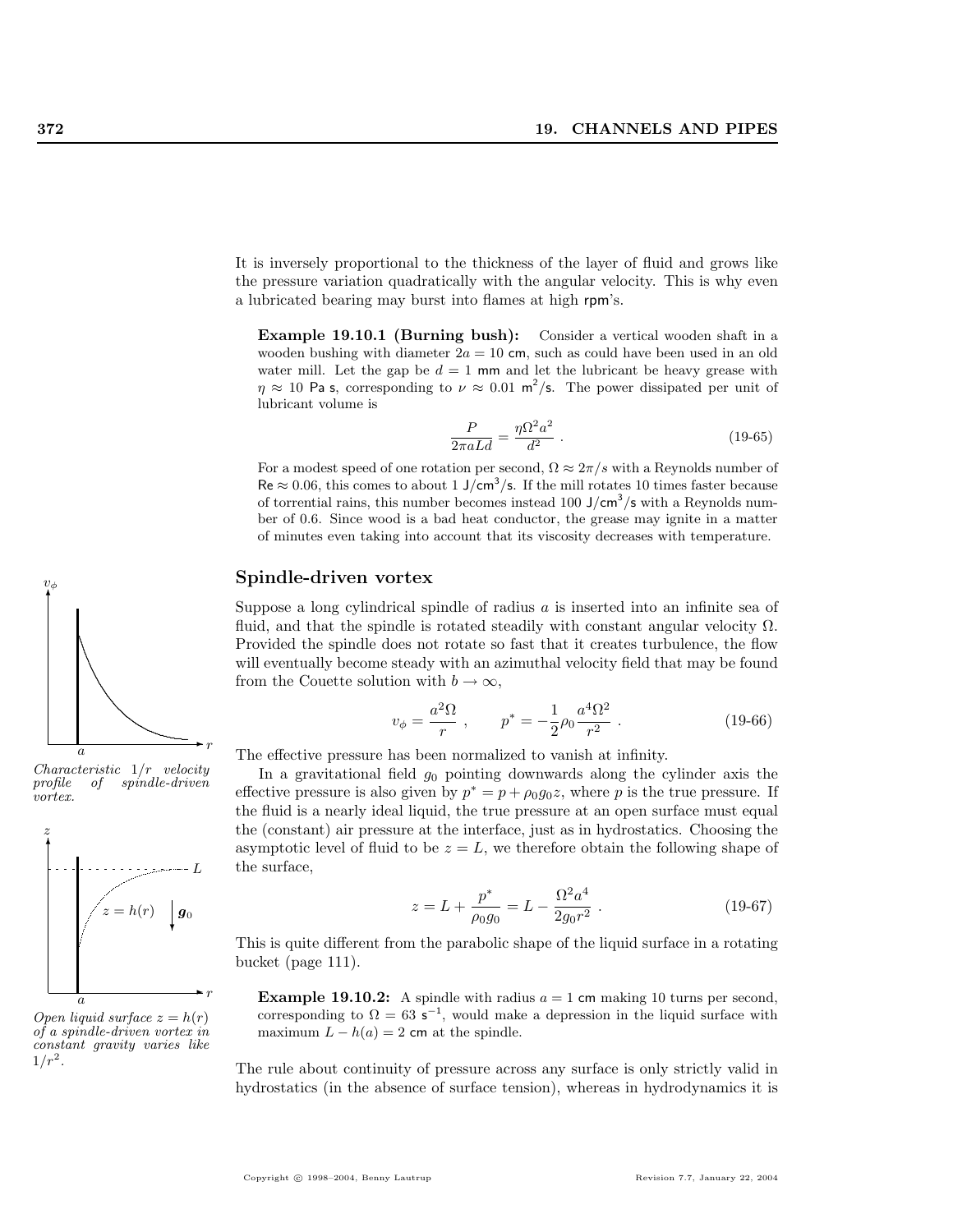instead the full stress vector that is required to be continuous across the open surface. Since the Couette solution has a finite shear stress  $\sigma_{\phi r}$  everywhere, the stress vector cannot vanish exactly at the open liquid surface, but only approximatively in the limit of vanishing viscosity. The structure of driven as well as free vortices will be analyzed in detail in chapter 23.

# ∗ 19.11 Secondary flow and Taylor vortices

Real machinery cannot be infinite in any direction. Suppose the cylinders are capped with plates fixed to the outer non-rotating cylinder so that only the inner cylinder rotates. The no-slip condition forces the rotating fluid to slow down and come to rest not only at the outer cylinder, but also at both the end caps, implying that the assumption about a simple circulating flow (19-53) with its z-independent azimuthal velocity  $v_{\phi}(r)$  cannot be right everywhere. In fact it cannot be right anywhere! Clean Couette flow is like clean Poiseuille flow an idealization that can only be approximately realized far from the ends of the apparatus. Secondary flow with non-vanishing radial and longitudinal velocity components,  $v_r$  and  $v_z$ , will have to arise near the container walls in order to satisfy the no-slip boundary conditions at the end caps.

#### Direction of secondary flow

We shall to begin with assume that the length of the apparatus is comparable to the gap, say  $L \approx 2d$ , and that the gap is completely filled with fluid without open surfaces. In the bulk of the fluid, the Couette solution is still a good approximation, and the main job of the (effective) pressure is here to provide centripetal force for the circulating fluid as shown by the radial gradient (19- 52a).

The longitudinal pressure gradient  $\nabla_z p^*$  determines how rapidly the pressure can vary in the z-direction, and from the z-component of the full Navier-Stokes equation (19-4) we obtain

$$
\nabla_z p^* = -\rho_0 (\boldsymbol{v} \cdot \boldsymbol{\nabla}) v_z + \eta \boldsymbol{\nabla}^2 v_z.
$$

The right hand side is expected to be small throughout the fluid because the longitudinal velocity  $v_z$  must nearly vanish in the Couette bulk flow in the middle of the apparatus and also has to vanish at the bottom end cap (which the fluid coming down from above cannot penetrate). The vertical variation in effective pressure near the bottom is therefore not able to seriously challenge the large values of the centripetally dominated bulk pressure. The pressure is for this reason rather "stiff" as we approach the bottom and remains equal to the pressure in the bulk with only small corrections.

Near the bottom, the still intact bulk pressure will have an inwards directed radial gradient,  $-\nabla_r p^*$ , capable of delivering the centripetal force to keep the rapidly rotating fluid in the bulk moving in a circle. But the no-slip condition



.

✻

z

flows that arise in a Couette apparatus as a consequence of its finite longitudinal size. Both at the bottom and the top end caps fluid is driven towards the central region because of the no-slip boundary conditions.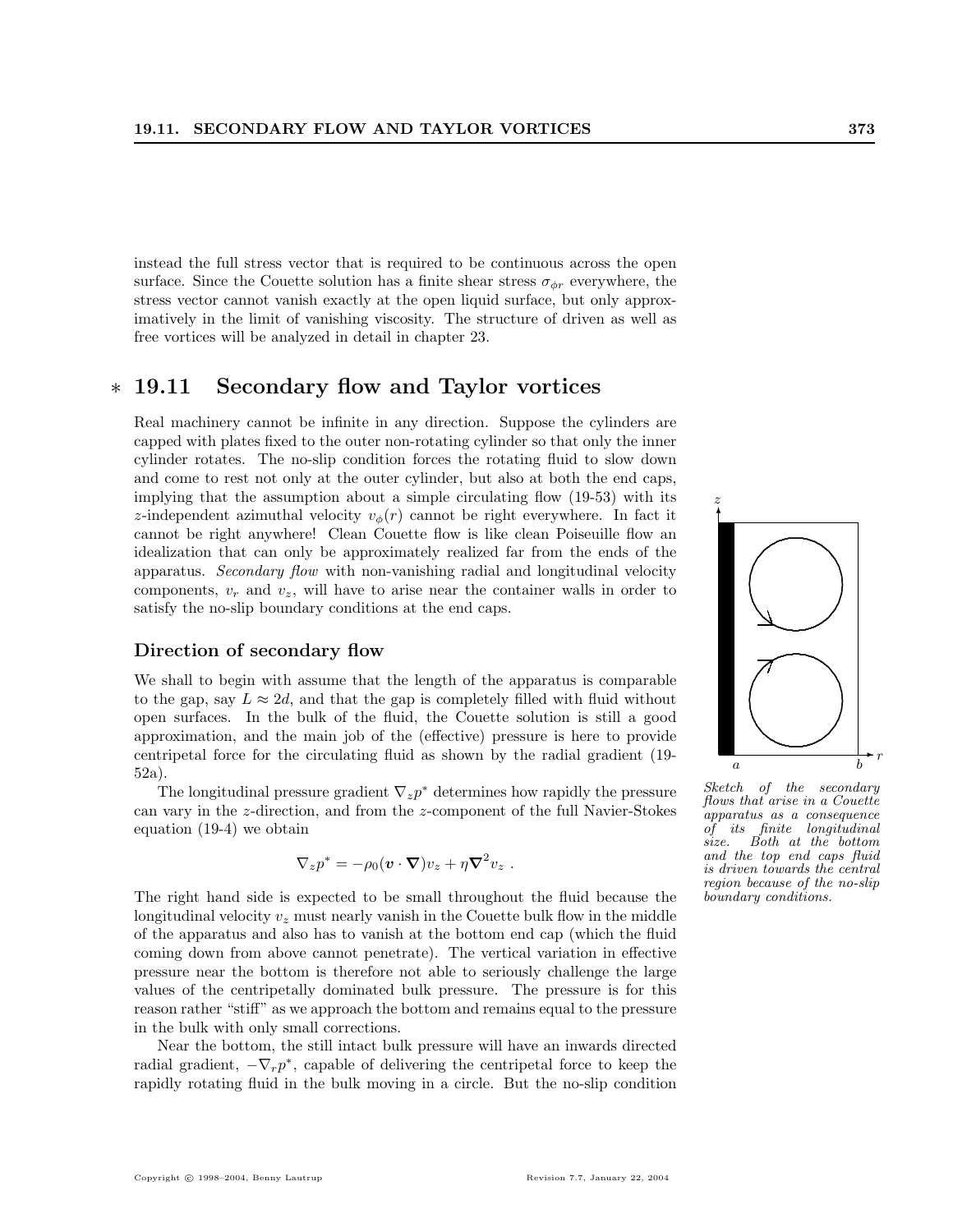

The secondary flow responsible for collecting tea-leaves at the center of the bottom of a stirred cup. Notice the parabolic shape of the surface of the rotating liquid (see page 111).

requires the azimuthal velocity to vanish at the bottom,  $v_{\phi} \rightarrow 0$  for  $z \rightarrow 0$ , so that the actually required centripetal acceleration  $-v_{\phi}^2/r$  is much smaller there than in the bulk. As a result, the combination of the stiff pressure gradient and the smaller centripetal acceleration gives rise to a net force directed towards the axis, and that force will in turn drive a radial flow inwards along the bottom. The same argument shows that there must also be an inwards flow along the top and since the moving fluid has to go somewhere, it must in the maximally symmetric case form two oppositely rotating ring-shaped (toroidal) vortices that encircle the axis.

If the axis is vertical and the liquid has an open surface, only a single vortex needs to be formed. It is this kind of secondary flow that drives the tea-leaves along the bottom towards the center of a cup of tea after stirring it. As the above argument shows the flow is independent of the direction of stirring. You cannot, for example, make the tea-leaves move out again by "unstirring" your tea.

#### Rayleigh's stability criterion

In the above discussion, the cylinder length was assumed to be about the double of the gap size. For a long cylinder, the preceding argument seems to indicate that a secondary flow with two highly elongated "vortices" should form to satisfy the boundary conditions on the end caps, or just one if there is an open surface. Such elongated vortices are, however, unstable and tend to break up in a number of smaller and more circular vortices.

The instability can be understood<sup>4</sup> by analyzing what happens if a fluid particle in the bulk of the rotating fluid is rapidly moved outwards by a fluctuation in the flow. During the move the fluid particle will conserve its angular momentum (because viscous forces do not have enough time to drag it along) and it may arrive in the new position with a speed which is different from the ambient speed of the fluid there. The angular momentum of a unit mass particle in the ambient fluid is  $rv_{\phi}$ , and if it is constant,  $d(rv_{\phi})/dr = 0$ , then the moved particle fits snugly into its new home with just the right velocity. This is, for example, the case for the spindle-driven vortex (page 372) which has  $rv_{\phi} = \Omega a^2$ .

In general the specific angular momentum  $r |v_{\phi}|$  of the ambient fluid will not be a constant. If it grows in size with distance, *i.e.* if its absolute value satisfies the inequality (Rayleigh's stability criterion)

$$
\frac{d(r|v_{\phi}|)}{dr} > 0 ,\qquad (19-68)
$$

then a fluid particle displaced to a slightly larger radius will arrive with its original angular momentum and thus have a smaller velocity than its new surroundings. The inward pressure gradient in the ambient fluid will therefore be larger than required to keep the particle in a circular orbit with lower velocity, and it will be forced back to where it came from. This is, for example, the case if the

<sup>&</sup>lt;sup>4</sup>The argument is analogous to the discussion of atmospheric stability on page 74.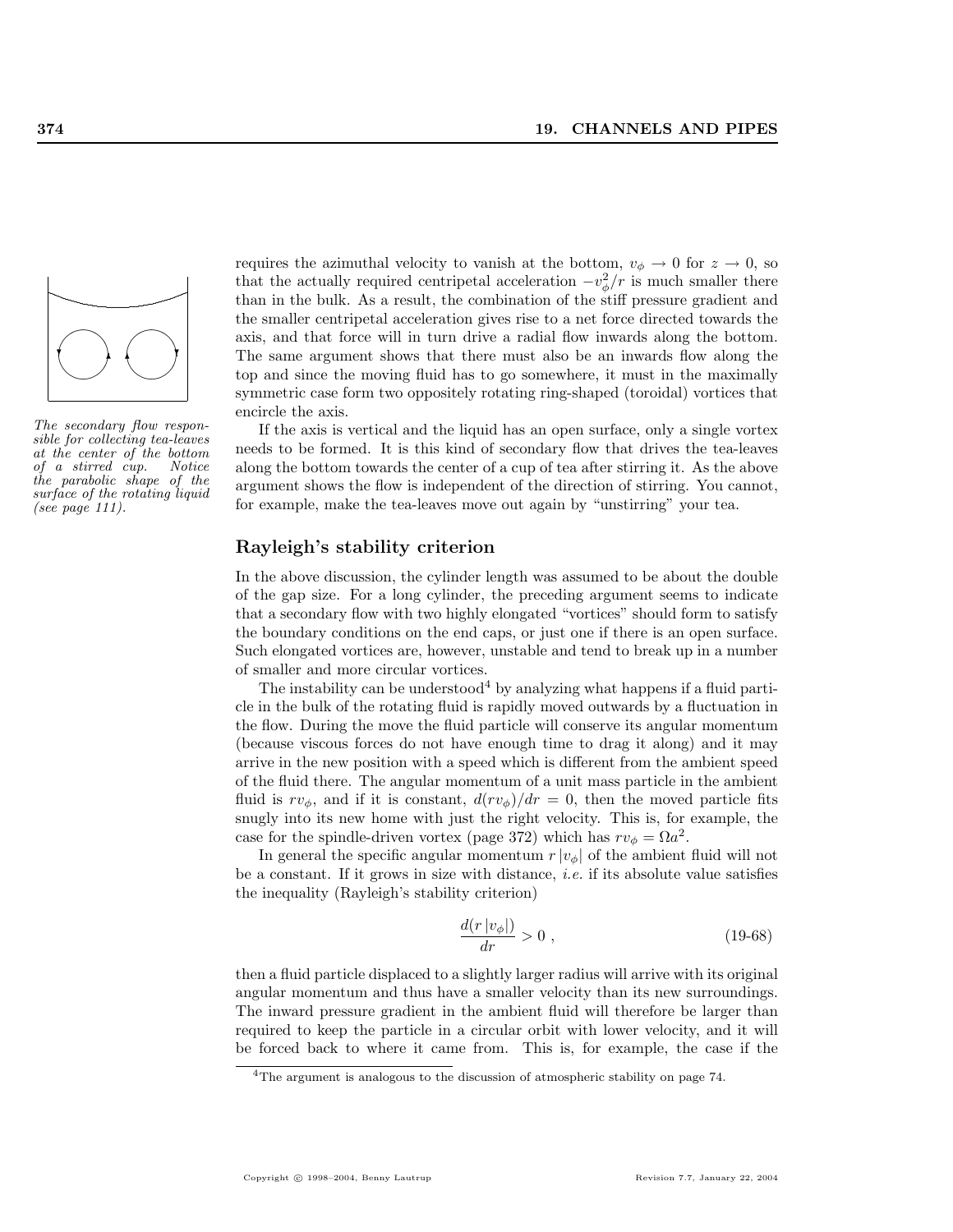inner cylinder is held fixed and the outer rotated, because then the velocity must necessarily grow with the radial distance. Such a situation is perfectly stable [69].

### Taylor vortices

Conversely, if the above inequality is not fulfilled, the flow may become unstable and reconfigure itself at the first opportunity. For the Couette solution (19-55) we find in general

$$
\frac{d(r|v_{\phi}|)}{dr} = -\frac{2a^2\Omega r}{b^2 - a^2} \,, \tag{19-69}
$$

which is evidently negative, and more negative the faster it rotates and the narrower is the gap. Viscosity which has been ignored so far will delay the onset of instability, but it requires a more careful analysis to find the precise criterion.

For a long cylinder and a sufficiently large angular driving velocity  $\Omega$ , the flow eventually becomes unstable and a string of ring-shaped vortices form in the gap. They are called Taylor vortices in honor of G. I. Taylor who first analyzed the instability giving rise to them. The Taylor vortices are all mutually counterrotating and match up with the sense of flow dictated by the boundary conditions on the ends.

The formation of secondary flow and the instability leading to ring-shaped Taylor vortices represents a breakdown of the longitudinal symmetry (along  $z$ ) of the cylinder. The azimuthal symmetry (in  $\phi$ ) is to begin with maintained but also breaks down with increasing speed of rotation. The regular Taylor vortices are then replaced by wavy vortices that undulate up and down (in  $z$ ) while they encircle the axis. Increasing the speed further will increase the number of undulations until the flow finally becomes chaotic and turbulent.



Taylor vortices are toroidal rings of fluid encircling the axis of rotation. In this case both end caps are fixed and the secondary flow must be directed inwards at both top and bottom. That is only possible if an even number of counter-rotating vortices are formed.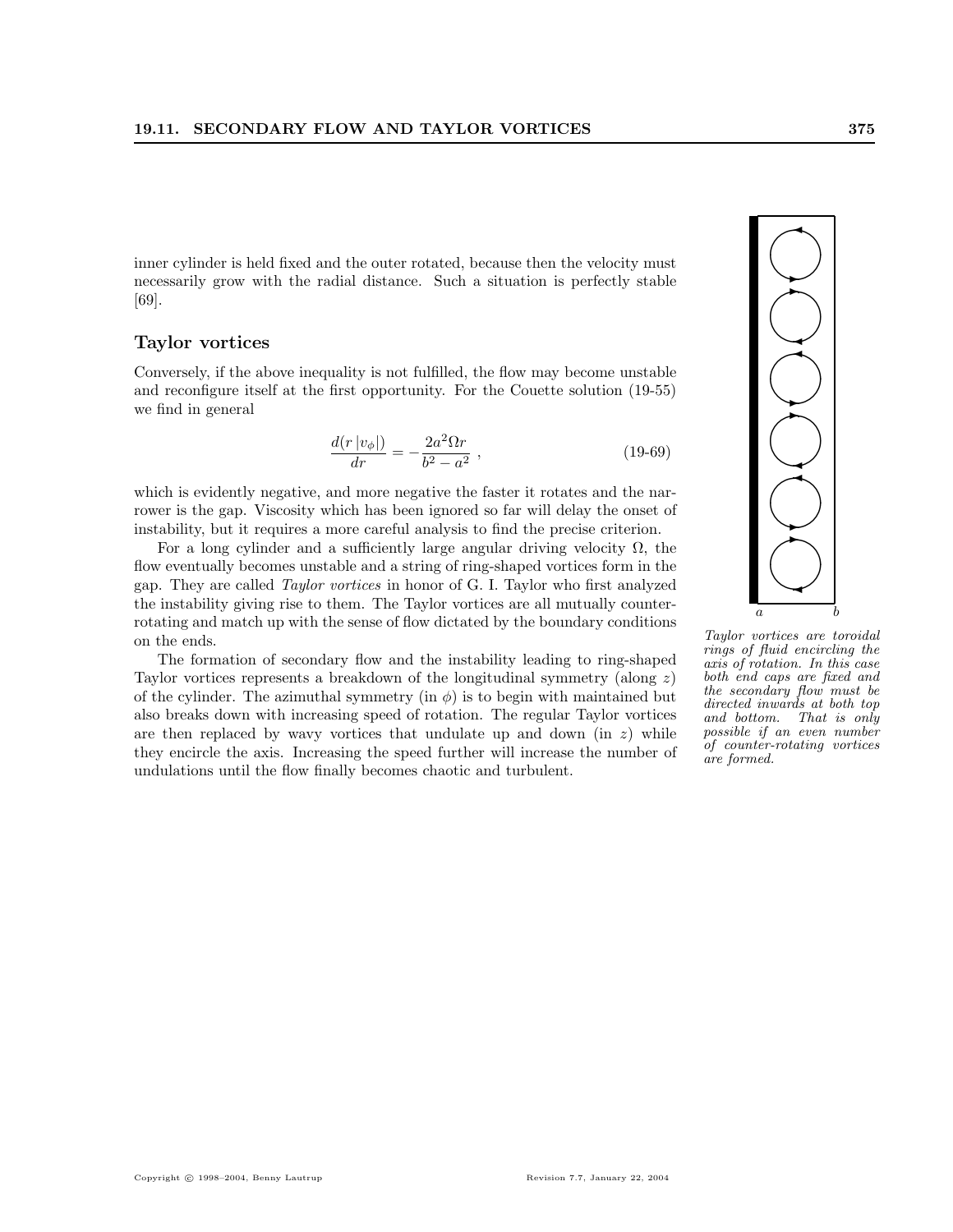# Problems

19.1 Consider a pressure-driven laminar flow between infinitely extended plates moving with constant velocity with respect to each other in the same direction as the pressure gradient. Determine under which conditions the maximal flow velocity will be found in between the plates.

19.2 Determine the planar flow field in the case that pressure gradient is orthogonal to the plate motion.

19.3 Why is it impossible to make a pressure driven planar fluid sheet with an open surface?

**19.4** A thin fluid sheet (water) of density  $\rho_1$  and thickness  $d_1$  runs steadily down a fixed vertical plate. Another vertical plate is placed at a distance  $d_1 + d_2$  from the first, and there is another fluid (air) in the gap with density  $\rho_2$  and size  $d_2$ . Calculate the laminar velocity field in the water and in the air between the plates.

19.5 A fluid flows under the influence of gravity down a plane inclining an angle  $\alpha$ with the horizontal. a) Find the laminar flow solution under the assumption that the thickness of the fluid layer is constant  $(a)$  everywhere. b) Calculate the true pressure everywhere in the fluid. c) How viscous must the fluid in order for the flow to remain laminar (Re < 1000) when the angle of inclining is  $\alpha = 1^{\circ}$ , and the volume rate of discharge (per unit of length orthogonal to the flow) is  $0.1 \text{ m}^2/\text{s}$ .

19.6 Calculate drag and dissipation for pressure driven planar flow.

19.7 Calculate drag and dissipation for gravity driven planar flow with an open surface.

19.8 Derive the basic equations for tubular flow (section 19.5 on page 355) using the formalism of cylindrical coordinates (but not the explicit Laplacian (C-9)).

19.9 Calculate vertical gravity driven water flow through a narrow pipe, and determine the diameter of the pipe as a function of the Reynolds number.

19.10 a) Show that in pipe flow the only dimensionless combination of the parameters  $Q, a, \rho_0, \eta$  is the Reynolds number (up to trivial transformations). b) Can you make another dimensionless parameter by using  $G = \Delta p/L$  instead of Q.

19.11 Show that pipe resistance is additive for pipes connected in series and reciprocally additive for pipes connected in parallel.

**19.12** A single 1 inch pipe forks into a  $\frac{3}{4}$  inch pipe and a  $\frac{1}{2}$  inch pipe of the same length. Calculate the ratios between the average velocities in the three pipes under the assumption of laminar flow.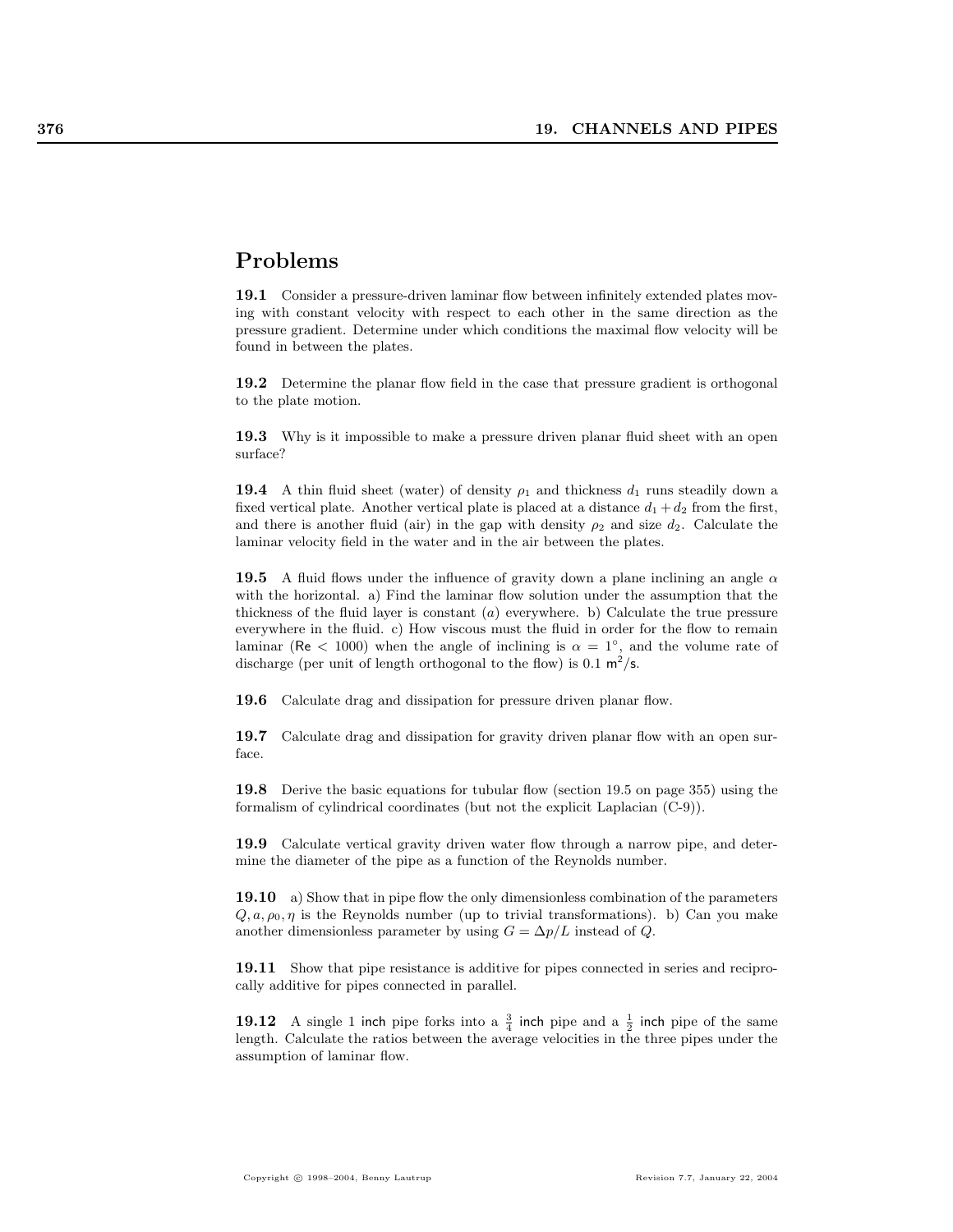19.13 Calculate drag and dissipation for turbulent pipe flow using the phenomenological description.

19.14 Show that for the Poiseuille profile,

$$
\int_0^a v_z(r)^n 2\pi r dr = \frac{2^{n-1}}{n+1} \rho_0 U^n \pi a^2 \tag{19-70}
$$

where  $U$  is the average velocity.

**19.15** a) Show that for a cylindrical tube with annular cross section with radii  $a < b$ , the solution is given by the Poiseuille solution (19-20) with

$$
A = \frac{G}{4\eta} \frac{b^2 - a^2}{\log b - \log a}
$$

$$
B = \frac{G}{4\eta} \frac{a^2 \log b - b^2 \log a}{\log b - \log a}
$$

b) Determine the drag on the tube per unit of length when a fluid is pressed through the tube under a gradient G.

19.16 Solve Poiseuille flow in an elliptic tube.

19.17 A cylindrical water tank with radius b and initial water height  $h_0$  empties slowly through a vertical cylindrical pipe of length  $L \gg a$  with radius  $a \ll b$ . a) Assuming laminar flow in the pipe write a differential equation for the height  $h$  as a function of time. b) Calculate the time it takes to empty the tank. c) Show that when  $h_0 \ll L$  the emptying time becomes independent of L. Explain this result physically.

19.18 Show that for draining of a cistern (section 19.8), one obtains the following equation for the Reynolds number

$$
Re2 + 64kRef(Re) = Re02
$$
 (19-71)

where  $k = L/2a$ ,  $\text{Re}_0 = 2aU_0/\nu$  and  $U_0 = \sqrt{2g_0h}$ . Show that the corresponding laminar equation is

$$
2\text{Re}^2 + 64k\text{Re} = \text{Re}_0^2 \tag{19-72}
$$

Explain the differences between these two equations.

19.19 Show that the coefficients of the general solution to circulating flow may be written as

$$
A = \frac{\Omega_b b^2 - \Omega_a a^2}{b^2 - a^2} \tag{19-73}
$$

$$
B = \frac{a^2 b^2 (\Omega_a - \Omega_b)}{b^2 - a^2}
$$
 (19-74)

where  $\Omega_a$  and  $\Omega_b$  are the angular velocities of the inner and outer cylinders.



Water tank with a pipe.